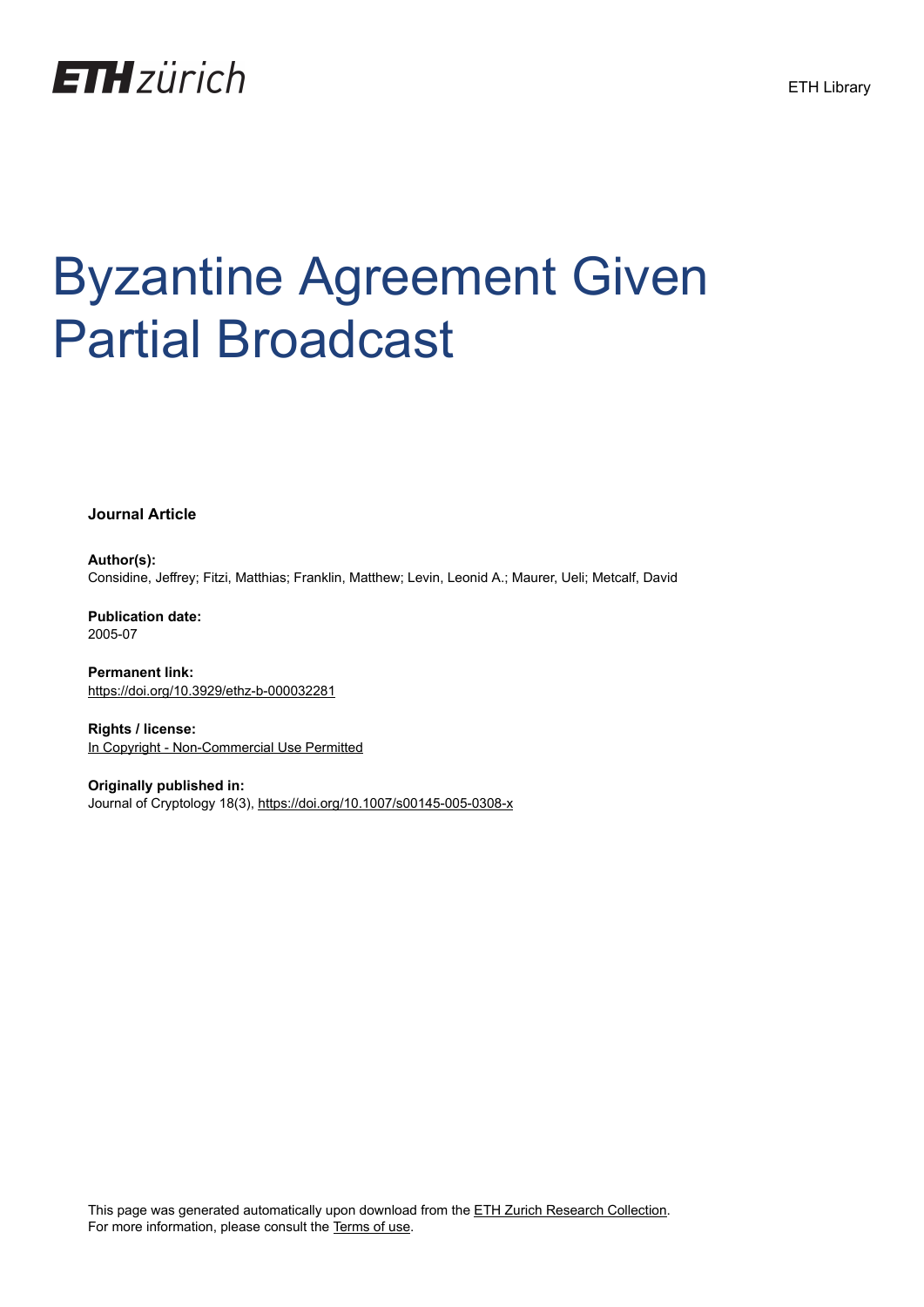DOI: 10.1007/s00145-005-0308-x J. Cryptology (2005) 18: 191–217

Journal of CRYPTOLOGY © 2005 International Association for Cryptologic Research

# **Byzantine Agreement Given Partial Broadcast**<sup>∗</sup>

#### Jeffrey Considine

Computer Science Department, Boston University, Boston, MA 02215, U.S.A. jconsidi@cs.bu.edu

#### Matthew Franklin

Department of Computer Science, University of California, Davis, CA 95616, U.S.A. franklin@cs.ucdavis.edu

Ueli Maurer

Department of Computer Science, ETH Zurich, CH-8092 Zurich, Switzerland maurer@inf.ethz.ch

Matthias Fitzi

Department of Computer Science, University of Århus, 8000 Aarhus C, Denmark fitzi@daimi.au.dk

Leonid A. Levin Computer Science Department, Boston University, Boston, MA 02215, U.S.A. lnd@cs.bu.edu

David Metcalf

Computer Science Department, Boston University, Boston, MA 02215, U.S.A. metcalf@cs.bu.edu

#### Communicated by Ran Canetti

Received 4 March 2003 Online publication 20 May 2005

**Abstract.** This paper considers unconditionally secure protocols for reliable broadcast among a set of *n* players, where up to *t* of the players can be corrupted by a (Byzantine) adversary but the remaining  $h = n - t$  players remain honest. In the standard model with a complete, synchronous network of bilateral authenticated communication channels among the players, broadcast is achievable if and only if 2*n*/*h* < 3.

We show that, by extending this model by the existence of partial broadcast channels among subsets of *b* players, global broadcast can be achieved if and only if the number *h* of honest players satisfies  $2n/h < b+1$ . Achievability is demonstrated by protocols with communication and computation complexities polynomial in the size of the network, i.e., in the number of partial broadcast channels. A respective characterization for the related consensus problem is also given.

**Key words.** Broadcast, Byzantine agreement, unconditional security.

<sup>∗</sup> Preliminary versions of the results presented in this article were reported in [25], [9], [19], [10], and [20]. Leonid A. Levin was supported by NSF Grants CCR 9820934, 0311411, Matthias Fitzi was partly supported by the Packard Foundation, Matthew Franklin was supported by the Packard Foundation and NSF, and Ueli Maurer was partly supported by the Swiss National Science Foundation.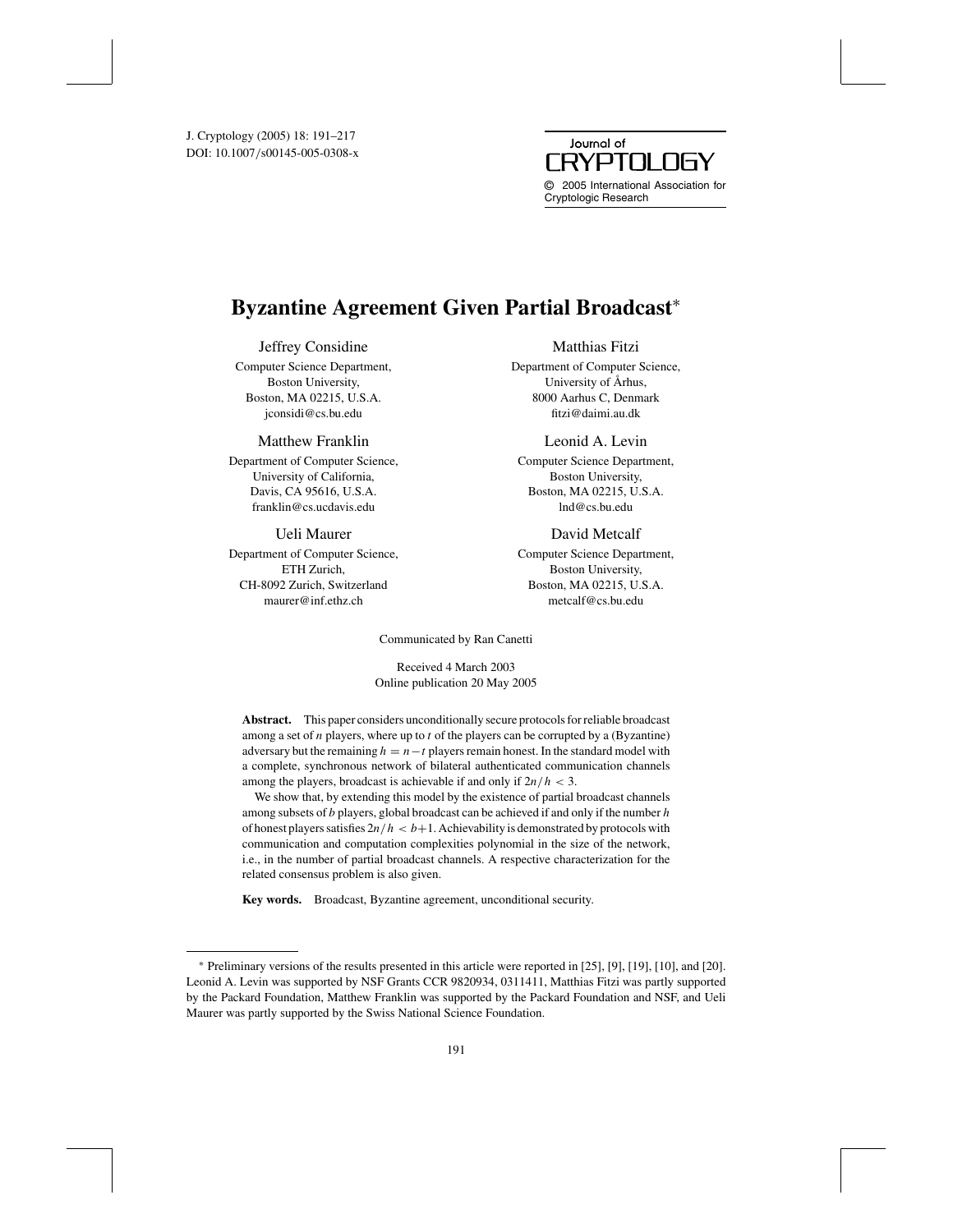#### **1. Introduction**

A fundamental problem in fault-tolerant distributed computing is to achieve consistency of the involved parties' views, even if some of the parties (also called players) deviate from the protocol in an arbitrary manner. A core primitive for achieving global consistency is broadcast, i.e., a mechanism or protocol allowing one player, the sender, to send a value consistently to all other players such that, even in case of malicious behavior by the sender and/or some of the other players, all honest players receive the same value.

The standard model considered in fault-tolerant distributed computing is that every pair of players can communicate over a bilateral authenticated channel. In this model, authenticated channels are simply assumed to exist. In practice, they can be implemented using cryptographic techniques. Such techniques assume an initial set-up phase such as the establishment of a public-key infrastructure, or sharing pairwise secret keys.

The problem of implementing broadcast in the standard model [32] is a classical problem in distributed computing. The seminal result of Lamport et al. [32] is that broadcast can be implemented if and only if less than a third of all the players misbehave.

#### 1.1. *Motivation*

In this paper we propose to investigate a new research direction by assuming, as part of the model, more powerful primitives than authenticated channels, i.e., primitives that guarantee some degree of consistency among the players. The additional primitive we consider is probably the simplest one that can serve as an extension of the standard model, namely channels that guarantee consistency among *b* participants when one of them sends a value to the others.

Our motivation for considering such enhanced models is twofold. First, the generic reduction of complex tasks to simple ones is a useful tool for proving whether or not a task is achievable under given conditions, only requiring a construction for the simple task in order to prove the achievability of the complex one, and only requiring to show the impossibility of the complex task in order to prove the simple one to be impossible.

Second, for unconditional multi-party computation<sup>1</sup> among *n* players, the achievability of broadcast is a limiting factor. As  $2n/h < 3$  is the lower bound for multi-party computation when broadcast is not available, broadcast allows for  $n/h < 2$ . When additionally assuming oblivious transfer, non-robust multi-party computation is still achievable in the presence of any number of corrupted players. As broadcast is typically the only assumed primitive that involves all *n* players (in contrast to other commonly assumed primitives such as pairwise channels or oblivious transfer), it is a natural question to ask whether global broadcast is necessary for multi-party computation beyond  $2n/h < 3$ or, alternatively, what resilience can be achieved for multi-party computation when only assuming primitives of constant size.

<sup>&</sup>lt;sup>1</sup> Refer to Section 6.4 for an informal definition of multi-party computation as well as a short overview of previous results.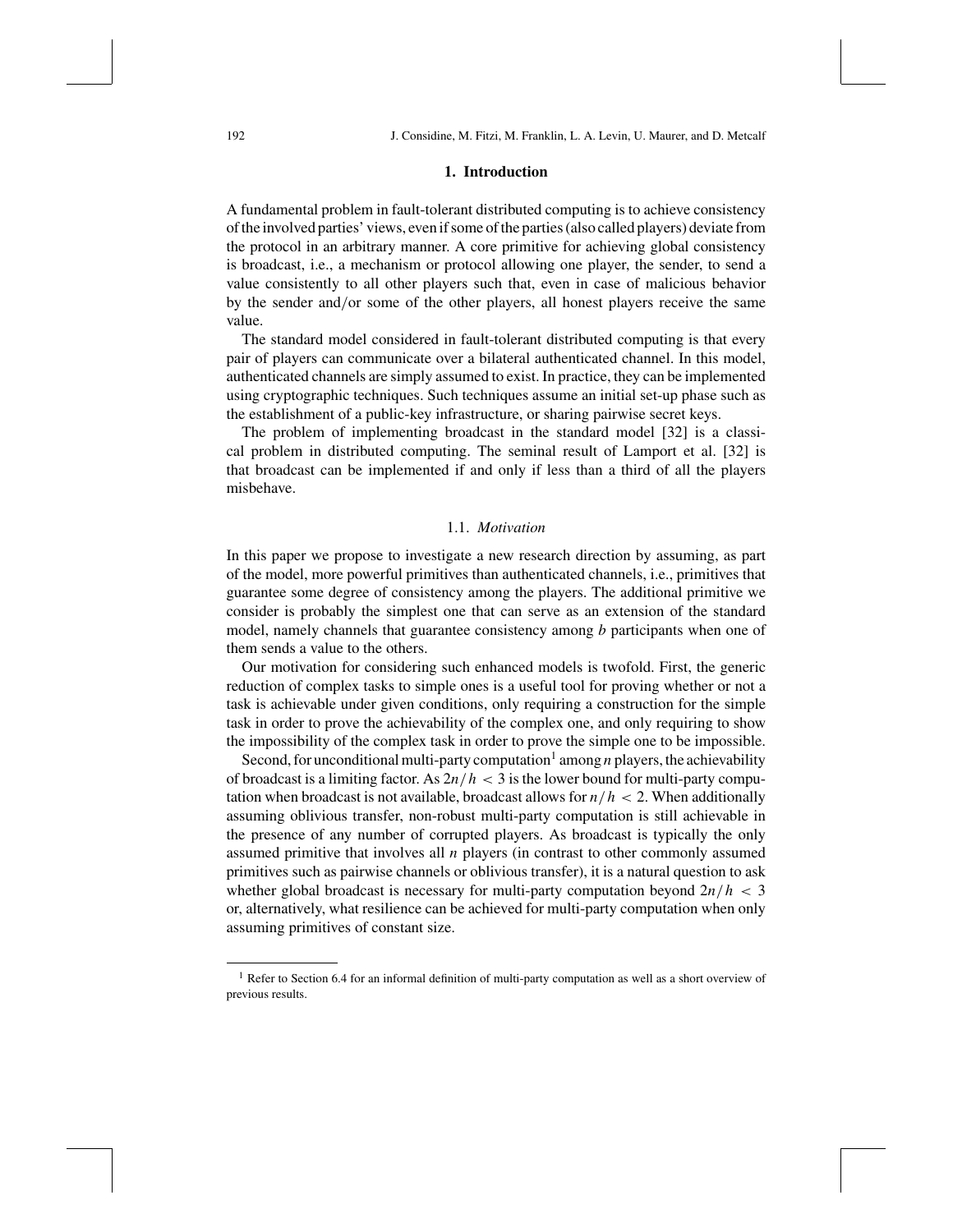#### 1.2. *Models and Definitions*

Byzantine agreement refers to the general problem of having a set  $P = \{p_1, \ldots, p_n\}$ of  $n$  players agree on a value  $v$  from some finite domain  $D$  where some of the players may be corrupted. There are two main variations of Byzantine agreement, *broadcast* and *consensus*. The goal of broadcast (or the Byzantine generals problem) is to have some designated player *ps*, called the sender, consistently send an input value (or message) *xs* to all other players. The goal of consensus, where every player  $p_i$  starts with an input value  $x_i$  of his own, is to make all honest (non-corrupted) players decide on a common output value such that, if all honest players hold the same input value  $v$ , this common output value is  $v$ .

#### 1.2.1. *Communication*

The players in *P* are connected via a complete, synchronous network of pairwise authenticated channels. A *pairwise authenticated channel* between two players  $p_i$  and  $p_j$ is a bilateral communication channel that guarantees that only the two respective players can send messages on the channel, i.e., excluding any third party from accessing it in any other way than possibly reading the communication between the two players. In particular, we assume that communication via an authenticated channel cannot be blocked by a third party. *Synchronicity* means that all players share common, synchronized clock cycles. In such a clock cycle, each player first receives a finite (possibly empty) set of messages from the other players, followed by a finite number (possibly zero) of local computation steps, and finally sends a finite (possibly empty) set of messages to the other players. Messages being sent during a clock cycle are guaranteed to have arrived at the beginning of the next cycle.

We refer to the communication model described so far in this section as the *classical model*, denoted by  $M_2$ . In contrast, we introduce the *partial-broadcast model*,  $M_b$ , below.

**Definition 1** ( $\mathcal{M}_b$ ). Model  $\mathcal{M}_b$  extends the classical model by perfectly reliable synchronous broadcast channels among each *b*-tuple of players, i.e., authenticated broadcast channels (denoted  $BC_b$ ) from  $p_{i_1}$  to players  $p_{i_2}, \ldots, p_{i_b}$ , for any selection of *b* distinct players from  $P$ . We assume all bilateral and  $BC_b$ -channels to be composable in parallel (or at least sequentially).

#### 1.2.2. *Composability*

It has long been a common technique to construct complex protocols by combining subprotocols that achieve simpler tasks. When giving a security proof of such a construction, the fact that the subprotocols compose correctly is usually not made explicit because it is typically trivial in the context of the protocol itself. On the other hand, composability can become non-trivial when the whole context of the execution of the (sub-)protocols is not known in advance [6], [33]. We note that, in our modular construction, our subprotocols trivially compose with each other, and so do the final protocols.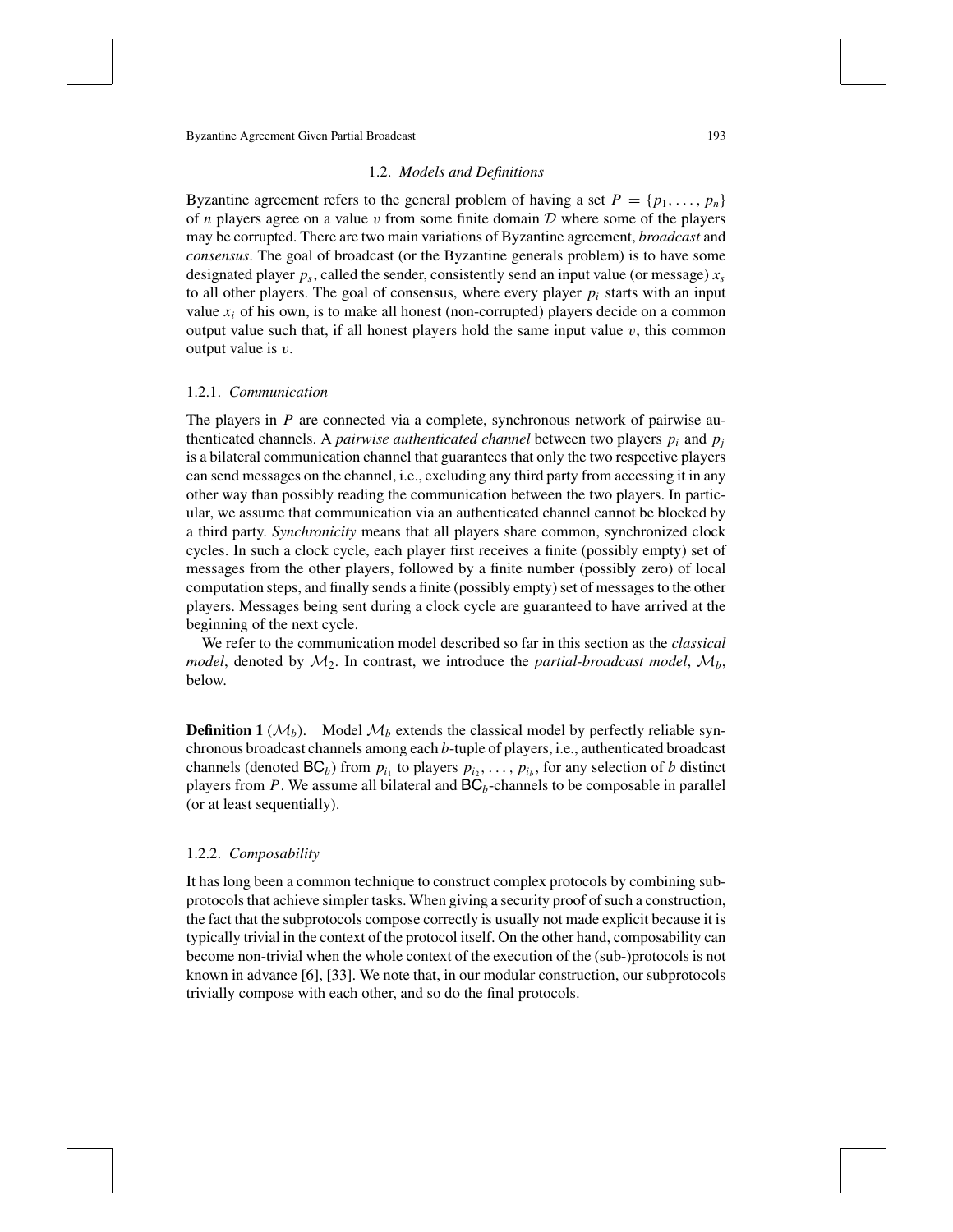#### 1.2.3. *Adversary and Corruption*

The resilience of a protocol is characterized by the number *t* of players that may deviate from the protocol. We refer to such a player as being *corrupted* whereas a noncorrupted player is called *honest*. Alternatively,  $h = n - t$  denotes the minimal number of players that are assumed to be honest. It helps to imagine a central adversary who can corrupt up to *t* players and make them cheat in an arbitrary, coordinated manner. We consider an *adaptive adversary* who can gradually corrupt arbitrary new players during the protocol, but at most *t* in total. Note, however, that our impossibility results are proven even with respect to the strictly weaker definition of a *non-adaptive* (or *static*) adversary that is assumed to preselect up to *t* of the players at the beginning of the protocol and not corrupt any further players during any later stage of the protocol.

#### 1.2.4. *Security*

We demand our protocols to be *unconditionally secure*, i.e., we require that even a computationally unbounded adversary cannot make the protocol fail except for some negligible error probability. Our final broadcast protocol will even be *perfectly secure* (zero error probability). On the other hand, our impossibility result is given even with respect to an adversary that is bounded to polynomial-time computation.

#### 1.2.5. *Setup Assumptions*

We assume that all players know the player set, the protocol, and the whole network topology, i.e., they know which players participate in the protocol and how they are connected by communication channels. Additionally, we assume that all players agree on a common point in time when the protocol is to be started.

The achievable resilience of Byzantine agreement depends on whether or not one assumes that a *public-key infrastructure* (*PKI*) is consistently set up among the players. Such a PKI would allow all messages to be signed and enable broadcast with arbitrary resilience and consensus for  $n/h < 2$ . In this paper we consider the case where no such PKI is set up among the players.

#### 1.2.6. *Complexities*

We characterize the efficiency of the protocols in terms of the *computational complexity*, i.e., the local computational worst-case complexity of the honest players, the *bit complexity*, i.e., the total number of bits communicated by all honest players during the protocol in the worst case, and the *round complexity*, i.e., the maximal number of communication rounds for any honest player in the worst case. Our round complexity analyses are given under the assumption that the underlying channels are composable in parallel without any side-effects on each other.

#### 1.2.7. *Broadcast*, *Consensus*, *and Proxcast*

**Definition 2** (Broadcast). A protocol for the player set *P*, where player  $p_s \in P$  (the *sender*) holds an input value  $x_s \in \mathcal{D}$  and every player  $p_i \in P$  computes an output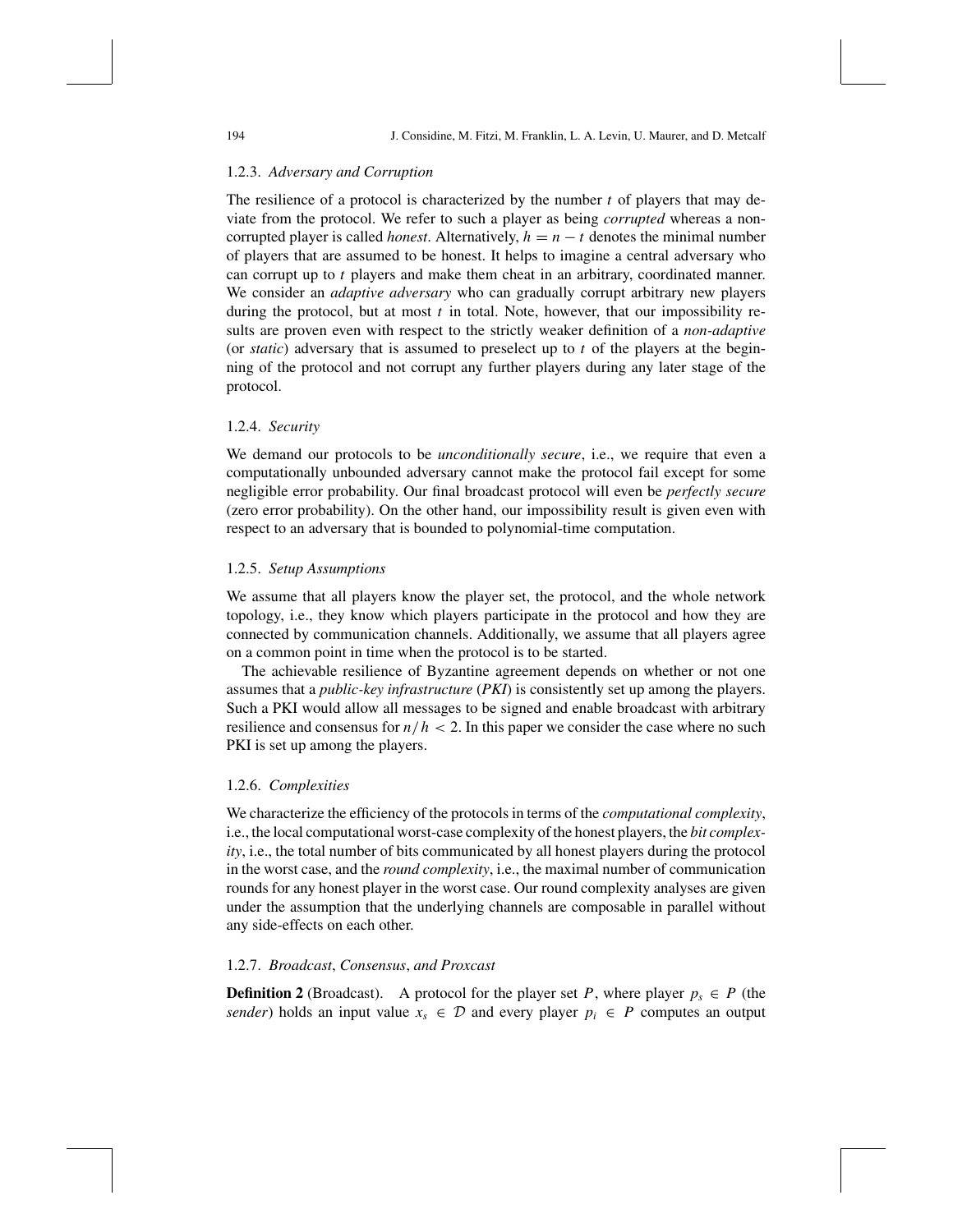value  $y_i \in \mathcal{D}$ , achieves *broadcast* (or is a *broadcast protocol*) if it satisfies the following conditions:

- Consistency (or agreement): All honest players decide on the same output value, i.e.,  $y_i = y_j$  for all honest players  $p_i$  and  $p_j$ .
- Validity: If the sender  $p_s$  is honest, then every honest player  $p_i$  decides on the sender's input value, i.e.,  $y_i = x_s$ .

**Definition 3** (Consensus). A protocol for the player set *P*, where every player  $p_i \in P$ holds an input value  $x_i \in \mathcal{D}$  and computes an output value  $y_i \in \mathcal{D}$ , achieves *consensus* if it satisfies the following conditions:

- Consistency (or agreement): All honest players decide on the same output value, i.e.,  $y_i = y_j$  for all honest players  $p_i$  and  $p_j$ .
- Validity (or persistency): If every honest player  $p_i$  holds the same input value  $x_i = x$ , then every honest player decides on it, i.e.,  $y_i = x$ .

Note that, in contrast to broadcast, the consensus definition only makes sense if less than half of the players are corrupted. In this case, broadcast can easily be achieved using consensus and vice versa. Thus, we focus on broadcast in what follows, and generalize our results to consensus only at the very end. Furthermore, we mainly focus on binary broadcast (domain  $\mathcal{D} = \{0, 1\}$ ) since broadcast for any finite domain  $\mathcal{D}$  can be efficiently solved by  $\lceil log_2 |D| \rceil$  invocations of its binary variant. A more efficient way to achieve this was given in [40] by Turpin and Coan.

We now introduce the primitive proxcast which serves as a fundamental building block for our protocol constructions. Proxcast was first defined in [38].  $\mathcal{P}_n^k$  is a broadcast-like primitive that achieves the validity property of broadcast. Additionally, it is guaranteed that the players' outputs are proximate in the sense that they do not deviate too strongly from each other.  $\mathcal{P}_n^k$  is best introduced pictorially and by means of a binary input domain. See Fig. 1.

The sender sends a bit  $x \in \{0, 1\}$ . Each player  $p_i$  receives an output  $\ell \in \{0, \ldots, k-1\}$ . If the sender is honest then each honest player gets output  $x \cdot (k-1)$ . If the sender is corrupted then it is still guaranteed that there is a value *m* such that all honest players get an output  $\ell \in \{m, m + 1\}$ . Alternatively, the output can be represented as a pair  $(y, g)$  with output bit *y* and grade value  $g = 0, \ldots, \lfloor (k-1)/2 \rfloor$ . If the sender is honest then each honest player gets bit *y* = *x* and maximal grade  $g = \lfloor (k-1)/2 \rfloor$ . If the sender is corrupted then the honest players still receive adjacent grades  $g \in \{z, z + 1\}$ .



**Fig. 1.**  $\mathcal{P}_n^4$  and  $\mathcal{P}_n^5$  over binary input domain.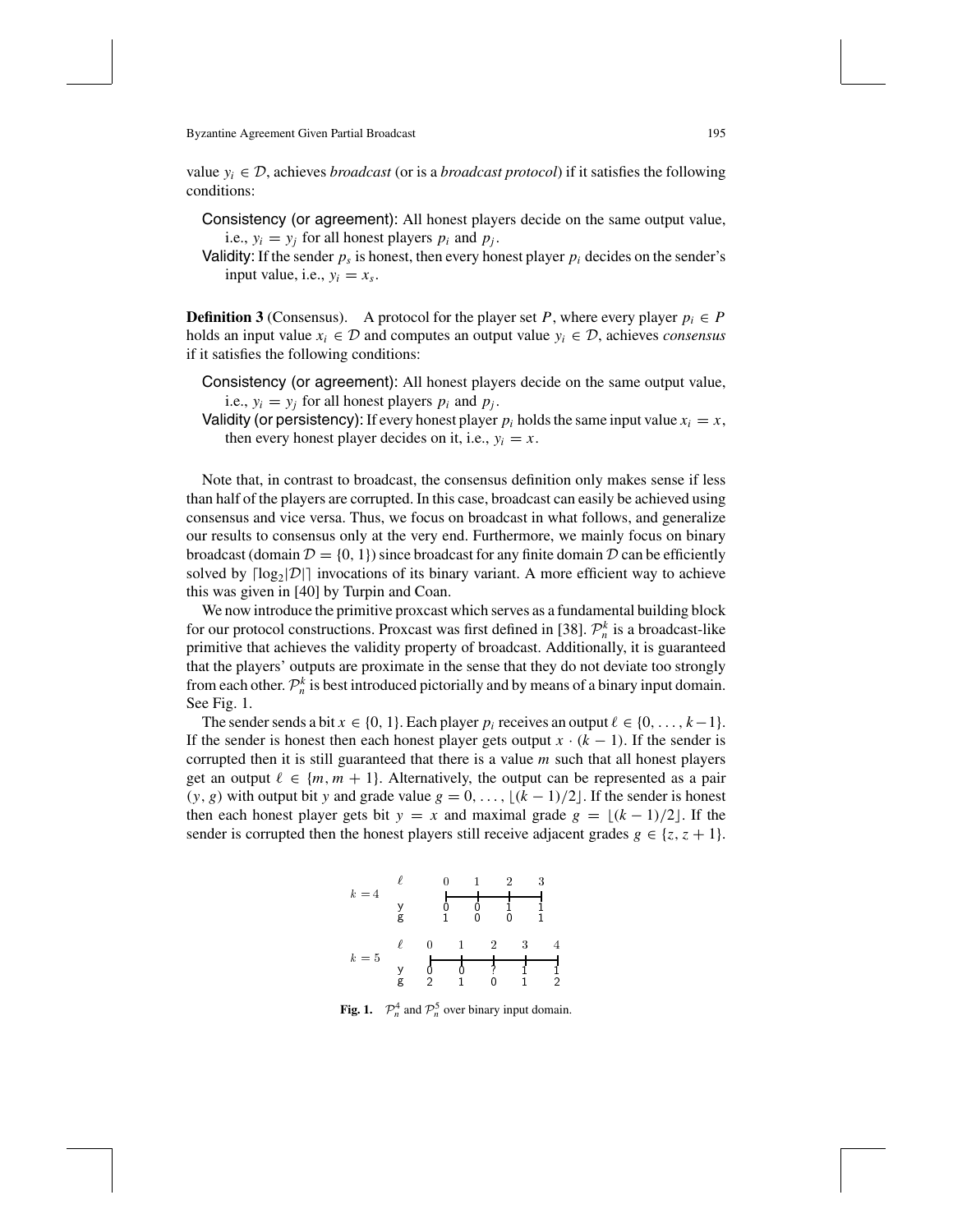If any honest player gets a high enough grade *g* then it is guaranteed that all honest players hold the same output bit *y*—as can be verified, this is the case for grades  $g > k \mod 2$ <sup>2</sup>. According to requirements we use the two different representations interchangeably.

**Definition 4** (Proxcast). Let  $k > 0$  be an integer. A protocol among player set P where player  $p_s \in P$  (the *sender*) holds an input value  $x_s \in D$  and every player  $p_i \in P$  finally decides on an output value  $y_i$  ∈  $D$  and a grade  $g_i$  ∈  $\{0, \ldots, \lfloor (k-1)/2 \rfloor\}$  achieves *k*-proxcast ( $\mathcal{P}_n^k$ , for short) if it satisfies the following conditions:

- Validity: If the sender is honest with input  $x<sub>s</sub>$  then every honest player  $p<sub>i</sub>$  computes  $y_i = x_s$  and  $g_i = \lfloor (k-1)/2 \rfloor$ .
- Consistency: There is a value  $g \in \{1, \ldots, \lfloor (k-1)/2 \rfloor\}$  such that every honest player *p<sub>i</sub>* decides on either  $g_i = g - 1$  or  $g_i = g$ . If some honest player  $p_i$  computes  $g_i > k \mod 2$  then all honest players  $p_i$  compute the same value  $y_i = y_i$ .

Alternatively, if  $\mathcal{D} = \{0, 1\}$ , we say that a player with values  $y_i \in \{0, 1\}$  and *g<sub>i</sub>* ∈ {0,...,  $\lfloor (k-1)/2 \rfloor$ } *decides* on *level*  $\ell_i = y_i \cdot (\lceil (k-1)/2 \rceil + g_i) + (1 - y_i) \cdot$  $(\lfloor (k-1)/2 \rfloor - g_i)^3$ .<sup>3</sup> The validity and consistency conditions then transform into

- Validity': If the sender is honest with input  $x_s$  then every honest player  $p_i$  computes  $\ell_i = x_s \cdot (k-1)$ .
- Consistency': There is a level  $\ell \in \{0, ..., k-2\}$  such that every honest player  $p_i$ computes  $\ell_i \in \{\ell, \ell + 1\}.$

Well known special cases of proxcast are multi-send  $(k = 2)$ , crusader agreement [12]  $(k = 3)$ , and graded broadcast [17]  $(k = 5)$ . We denote an invocation of  $\mathcal{P}_n^k$  with sender  $p_s$  and input  $x_s$  by  $\mathcal{P}_n^k(P, p_s, x_s)$ . Note the following trivial fact about proxcast.

**Proposition 1.**  $\mathcal{P}_n^k$  *implies*  $\mathcal{P}_n^k$  *for any k'* < *k*.  $\mathcal{P}_n^k$  *for any finite domain* D *can be efficiently achieved by binary*  $\mathcal{P}_n^k$ .

**Proof.**  $\mathcal{P}_n^k$  can be easily achieved by invoking  $\mathcal{P}_n^k$  and merging  $k - k' + 1$  adjacent output values together.

Let a protocol for binary  $\mathcal{P}_n^k$  be given, i.e.,  $x \in \{0, 1\}$  and  $g \in \{0, \ldots, \lfloor (b-1)/2 \rfloor\}.$ Multi-valued  $P_n^k$  with a given domain  $D, x \in D$ , can be achieved by running an instance of binary  $P_h^k$  with respect to every single bit in the binary representation of *x*. The recipients then decide on the value *y* being composed of all the bits received during these invocations plus on the minimal grade ever received during the binary invocations.  $\Box$ 

Since proxcast (broadcast) for any finite input domain efficiently reduces to binary proxcast (broadcast, respectively) we restrict ourself to the binary case in what follows.

<sup>&</sup>lt;sup>2</sup> For odd *k*,  $g = 1$  is not sufficient since the "middle level"  $\ell = (k - 1)/2$  cannot be uniquely associated with a particular output bit *y*.

<sup>&</sup>lt;sup>3</sup> Which maps the possible pairs  $(y_i, g_i)$  to values  $\ell_i \in \{0, \ldots, k-1\}$  according to Fig. 1.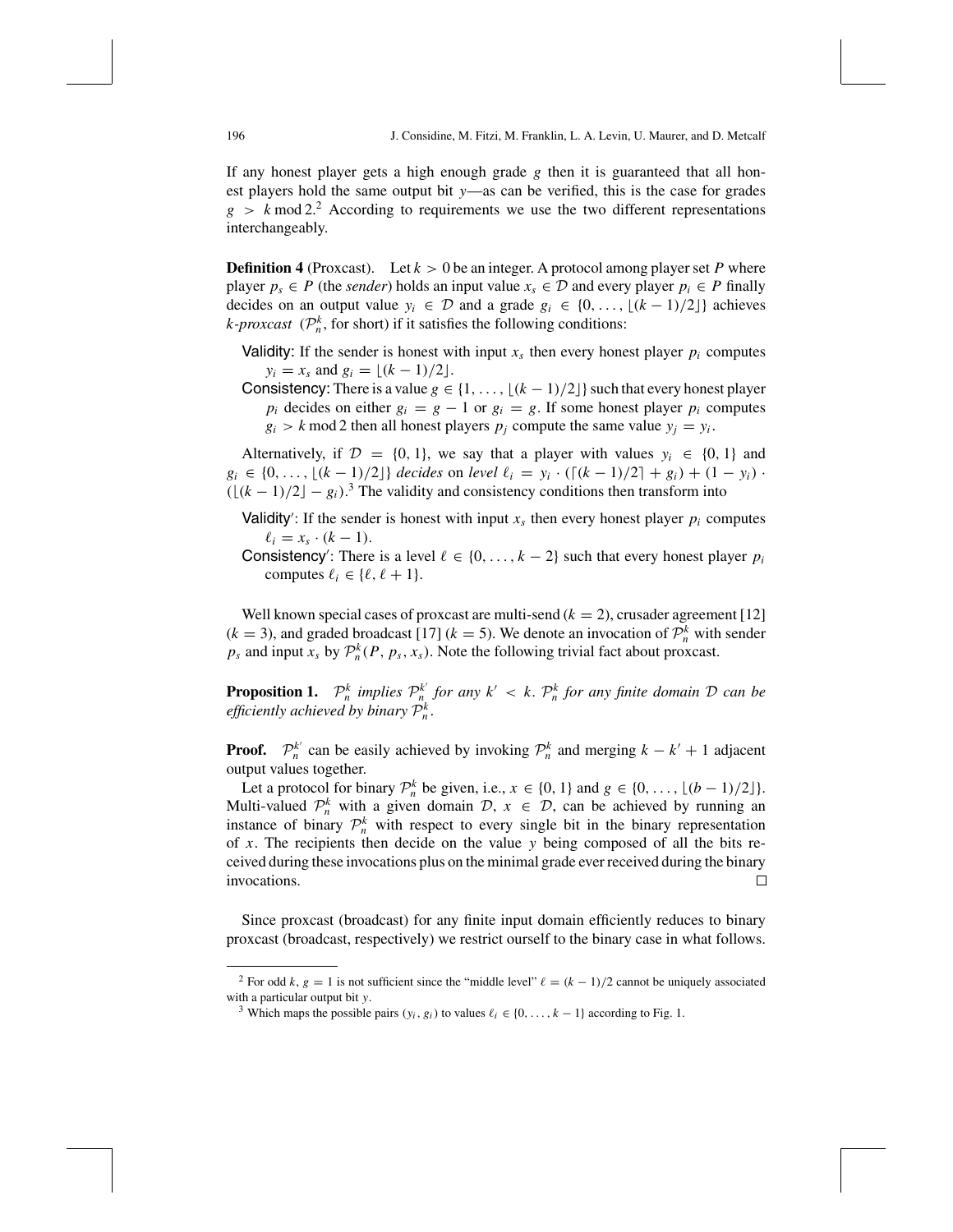#### 1.2.8. *Protocol Notation*

Protocols are understood to be specified with respect to a player set  $S \subseteq P = \{p_1, \ldots, p_n\}$  $p_n$ . Each player  $p_i \in S$  runs the same program, using as the input (if there is one) his own input, say  $x_i$ . The local variable names indicate the index *i* of the player  $p_i$ performing the instruction. For instance,

#### Protocol Broadcast( $S$ ,  $p_1$ ,  $x_1$ )

refers to a protocol for broadcast among the player set *S* where player  $p_1$  holds input  $x_1$ and the other players hold no input. Some of the instructions are indicated as being only for a specific player, e.g., the sender:

if 
$$
i = 1
$$
 then **SendToAll** $(v_1)$  fi; **Receive** $(w_i)$ 

means that player  $p_1$  sends the value stored in (his local) variable  $v_1$  to all players in *S* and that each player  $p_i$  (including  $p_1$ ) assigns the received value to his local variable  $w_i$ . At the end of a protocol, each player outputs a value, usually stored in the local variable *yi* , written return *yi* .

The domain of the values is usually specified implicitly. For simplicity, it is not explicitly stated how to handle received values (from a corrupted player) outside the domain. Such a value can be assumed to be replaced by some default value, either an arbitrary value in the domain or a special extra symbol  $\perp$ .

#### 1.3. *Previous Work*

The Byzantine agreement problem was introduced by Lamport et al. [32]. For the standard model  $\mathcal{M}_2$  they presented a broadcast protocol among *n* players that is secure for  $2n/h <$ 3. As proven in [32], [31], and [18], this bound is tight, i.e., no protocol can tolerate  $2n/h \geq 3$ , not even if the adversary is computationally bounded. The first efficient (i.e., polynomial-time) broadcast protocol was given in [15] by Dolev and Strong, followed by a variety of alternative protocols with different interesting properties [14], [39], [1], [17], [5], [8], [28].

The extension of the standard communication model by partial broadcast was already considered in [27], [26], and [41] in the context of secure point-to-point communication over an incomplete network, a problem initially studied by Dolev et al. [13] for the standard communication model. In [27] Franklin and Yung show how to achieve private point-to-point communication in the presence of a passive adversary, given partial broadcast but not necessarily pairwise communication channels among the players. Secure point-to-point communication over partial-broadcast networks in the presence of an active adversary was considered by Franklin and Wright [26] and Wang and Desmedt [41].

#### 1.4. *Result and Sources*

**Theorem 1.** *In Model*  $M_b$ *, global broadcast among n > b players is achievable if and only if*  $2n/h < b + 1$ . *If*  $b = O(1)$  *or*  $n - b = O(1)$  *then broadcast is achievable with message and computation complexities polynomial in n*. *In all other cases*, *our protocols are still polynomial in the size*  $\binom{n}{b}$  *of the network.*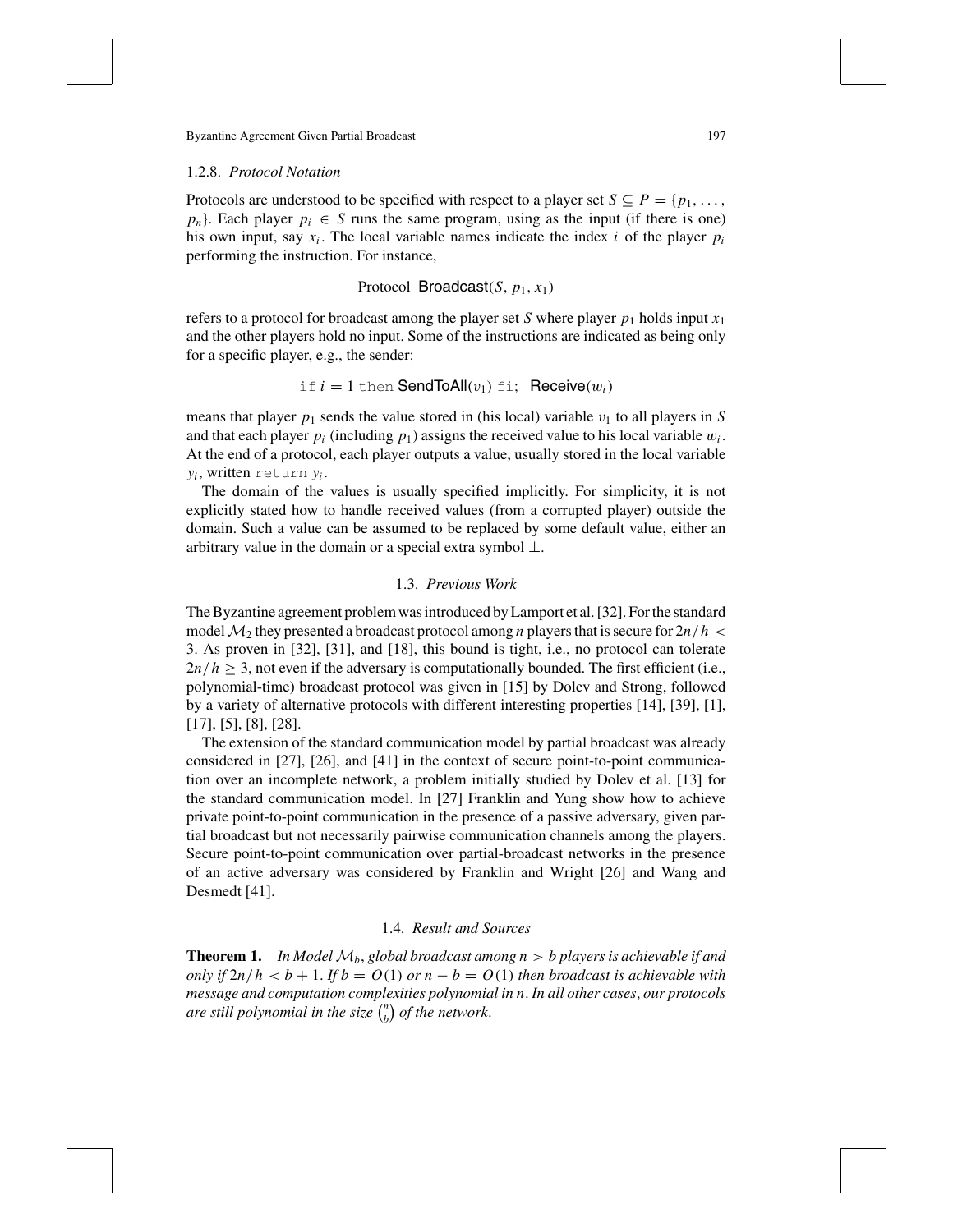The special case of  $b = 3$  was introduced and fully treated in [25]. In [9]  $2n/h <$  $b + 1$  was shown to be a lower bound for the case of general *b*. There, a protocol matching this bound for integers  $n/h$  was given. That protocol additionally assures agreement whenever the sender is honest regardless of the number of corrupted recipients; requiring this extra property, the protocol is optimal even for fractional *n*/*h*. Protocols matching the lower bound  $2n/h < b+1$  for fractional  $n/h$  were independently developed in [19] and [10]. Protocols that are polynomial in the size of the network were given in [20].

#### 1.5. *Outline*

We first give our proof of the lower bound in Section 2. The proof is obtained by using ideas of Fischer et al. who in [18] introduced a standard technique in order to prove the impossibility of Byzantine agreement in standard scenarios. We also use a simulation argument from [32] for this purpose.

We then describe two different protocols with respect to the optimal bound  $2n/h <$  $b + 1$ . Since both protocols are built on *b*-proxcast,  $\mathcal{P}_n^b$  (as given in Definition 4), we first show how to implement that primitive efficiently in Section 3.

In Section 4 we present our first protocol which extends the recursive construction in [32] known under the name "information gathering (IG)" [1]. This protocol is less complicated than the second one but generally superpolynomial in the size  $\binom{n}{b}$  of the network. IG among *n* players is implicitly based on two-threshold broadcast among less than *n* players, a generalization of broadcast that achieves validity and consistency with respect to different thresholds [24].

In Section 5 we present our second construction. The resulting protocol's complexities are polynomial in the size  $\binom{n}{b}$  of the network. The protocol is obtained along the lines of the protocols in [16] and [34] where a PKI is assumed to be set up among the players with respect to a (pseudo-)signature scheme. We demonstrate that *k*-proxcast (with sufficiently large  $k$ ) is powerful enough to replace a PKI with respective signatures in the protocols of [16] and [34], thus yielding a protocol for our model without the need for a PKI or signatures. We also show how to transform  $\mathcal{P}_n^b$  into  $\mathcal{P}_n^k$  efficiently for the required *k*.

Final remarks and the extension of the results to consensus are given in Section 6.

#### **2. Lower Bound**

We prove that, in Model  $M_b$ , secure global broadcast among  $n > b$  players is impossible if  $2n/h \ge b + 1$ . We first prove the inexistence of a protocol for  $n = b + 1$  and  $h = 2$ by generalizing the proof idea in [18] for the impossibility of broadcast among *n* players in the standard model with respect to  $2n/h < 3$ . Actually, this yields a stronger result, namely that such a protocol cannot exist even for a weaker adversary whose choice of which players he must leave uncorrupted is restricted to two consecutive players. The final impossibility result for general *n* will then be derived from this special case along the lines of a similar generalization in [32].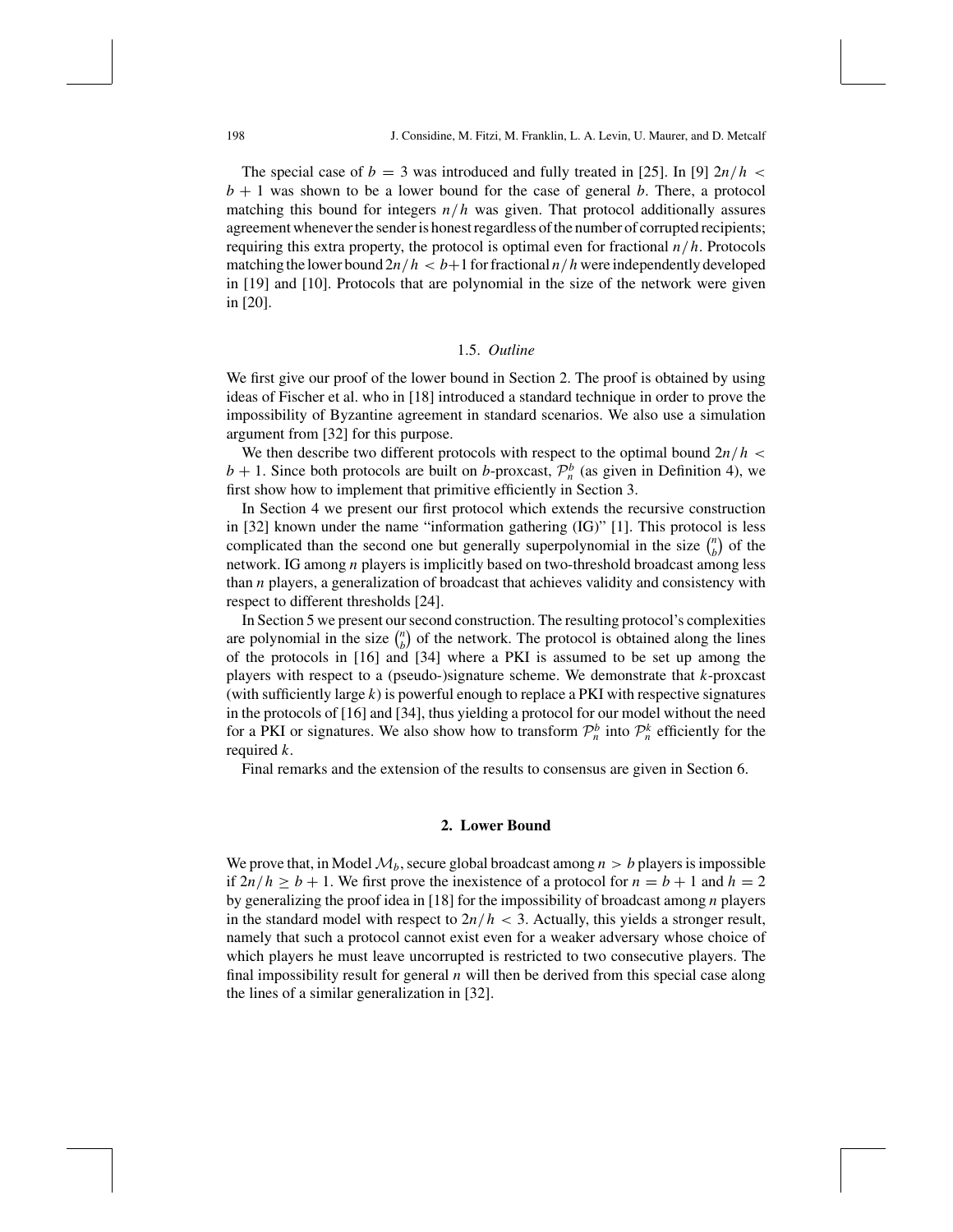#### 2.1. *Impossibility for*  $n = b + 1$  *and*  $h = 2$

Our aim is to show that, for each possible protocol among  $b + 1$  players, there is an admissible adversary that can make the protocol fail with some non-negligible probability by corrupting at most  $b - 1$  of the players. For this, we assume any potential broadcast protocol  $\Psi$  to be given and consider it in two different contexts, distributed systems  $\Sigma$ and  $\Sigma'$  (see Fig. 2 for the special case  $b = 3$ ).

System  $\Sigma$  is the original setting among the  $b+1$  players where the adversary corrupts  $b-1$  of them. By assumption, the protocol  $\Psi$  achieves broadcast in this system.

In system  $\Sigma'$  no adversary is present, i.e., all players follow the protocol correctly. However, the players are arranged in a different way. In particular,  $\Sigma'$  is a distributed system built of  $2b + 2$  players—the  $b + 1$  original ones together with one identical copy of each of them. Still, protocol  $\Psi$  can be run in this extended system—meaning that all  $2b + 2$  players run their respective local codes and communicate with the players they are connected to.

We show that, for certain pairs of players, their joint views in protocol  $\Psi$  are indistinguishable with respect to the different systems  $\Sigma$  and  $\Sigma'$ . That is, such a pair of players cannot tell whether they are involved in system  $\Sigma$  or  $\Sigma'$ . This implies that system  $\Sigma'$ (i.e., the rearrangement of the players) simulates an admissible adversary in the original system  $\Sigma$  with respect to several pairs of players simultaneously.

Since we assume the protocol to be secure in the presence of  $h = 2$  honest players, the validity and consistency conditions of broadcast must thus be satisfied for each one of these pairs even in system  $\Sigma'$ . However, we will be able to conclude that it is impossible to achieve these conditions simultaneously with respect to all involved pairs—hence showing that the assumed protocol cannot be secure in the original system  $\Sigma$ .

*Technical details.* Let  $P = \{p_0, \ldots, p_b\}$  be the  $n = b + 1$  players with sender  $p_0$  and let  $\Psi$  be a *protocol* among the players in *P*. Protocol  $\Psi$  specifies a *local program*  $\psi_i$  for each player  $p_i$ . Let the integer  $i \in \{0, \ldots, b\}$  be called the *type of player*  $p_i$ , uniquely defining the program  $\psi_i$  it is supposed to run. Our communication model suggests that each player *pi* has *ports* with respect to each communication channel it shares with other players. Let *pi*'s *bilateral port of type j* denote the port it uses for its bilateral communication with player  $p_i$ . When necessary, we distinguish  $p_i$ 's *bilateral read port of type j* (where it reads the messages received from player  $p_i$ ) from its *bilateral write port of type j* (where it writes the messages to be sent to player  $p_j$ ). Finally, let  $p_i$ 's BC<sub>b</sub> *port of type j* denote the port it uses for its communication via the  $BC_b$  channel it shares with the players in  $P \setminus \{p_j\}$ .

*Reconnection of Players*. The left part of Fig. 2 sketches how the players are connected with each other in the original setting for the special case of  $b = 3$  (where the bilateral channels are represented by arrows and the  $BC_b$  channels are represented by shaded triangles). We refer to this distributed system as the *original system*  $\Sigma$ .

We now describe the *simulation system*  $\Sigma'$  which is sketched in the right part of the figure for the special case  $b = 3$ . For each player  $p_i \in P$ , let  $p_{i+n}$  be an identical copy of  $p_i$ . System  $\Sigma'$  consists of the  $2n = 2(b+1)$  players  $P' = \{p_0, \ldots, p_{2b+1}\}$ , all connected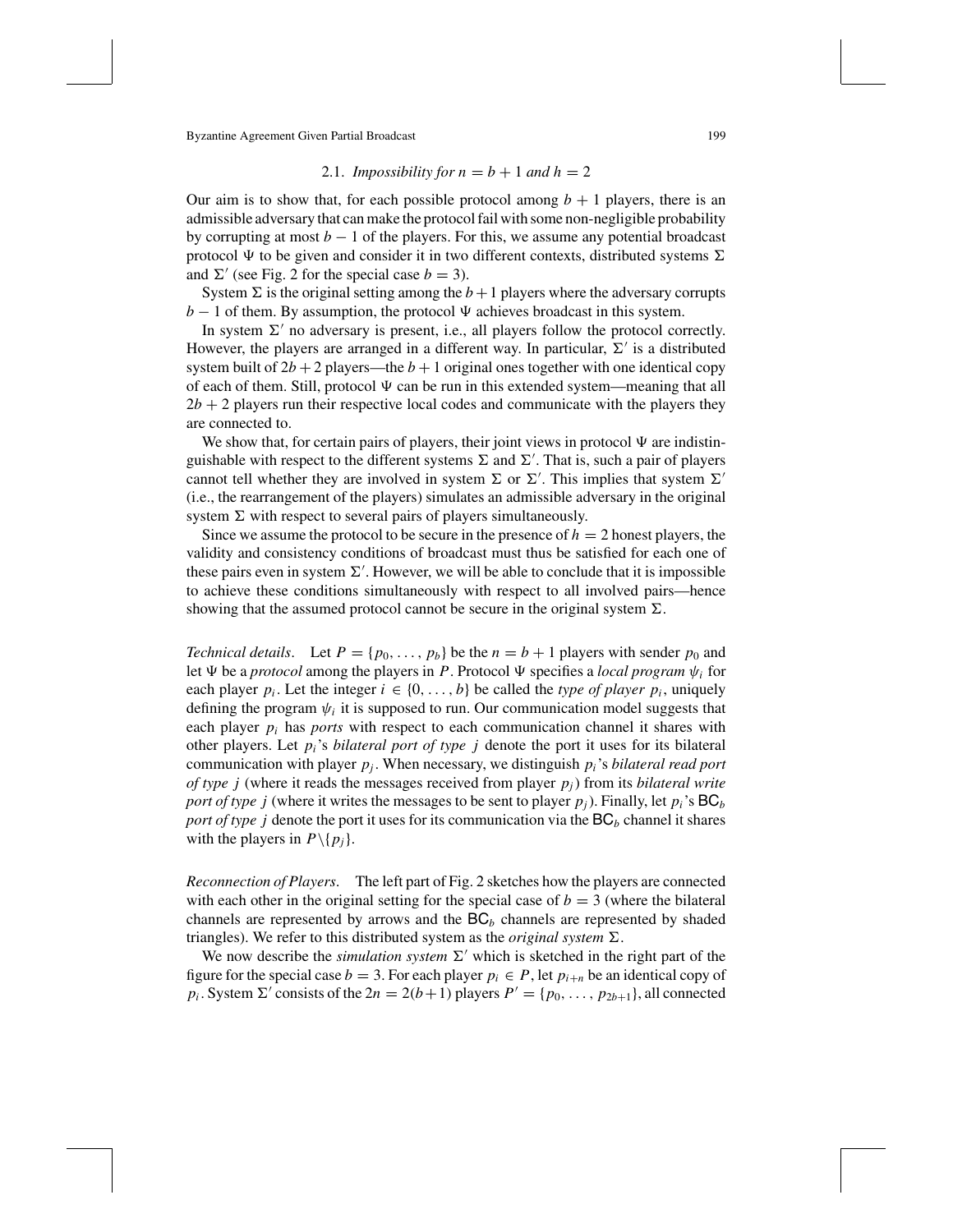

**Fig. 2.** Original system  $\Sigma$  and simulation system  $\Sigma'$  for the special case  $b = 3$ .

together as described further below. Let  $Type(i) = i \text{ mod } n$  denote the type of player  $p_i \in P'$ . There are hence two players of each of the  $b + 1$  types and, in particular, two senders  $p_0$  and  $p_n$  who take binary input  $x_0$  and  $x_n$ , respectively.

In order to define the system  $\Sigma'$  exactly we need to specify, for each player  $p_i$  (*i* ∈ {0,..., 2*n* − 1}), with which other players its communication channels are connected. The 2*n* players  $p_0, \ldots, p_{2n-1}$  are arranged in a circular way, with the channels of each player arranged in a cyclically identical manner. It thus suffices to describe the channels of player  $p_0$ .

Each bilateral write port of  $p_0$  of type  $k = 1, \ldots, b - 1$  is connected to the bilateral read port of type 0 of the specific player  $p_k$  as originally. Player  $p_0$ 's bilateral write port of type *b* is connected to the bilateral read port of type 0 of the specific player  $p_{2n-1}$ . Each  $BC_b$  port of  $p_0$  of type  $k = 1, \ldots, b$  is connected to the  $BC_b$  port of type k of the specific players  $p_1, \ldots, p_{k-1}$  and  $p_{k+1+n}, \ldots, p_{2n-1}$ .

This way of connecting the players  $p_i \in P'$  satisfies the following properties:

1. *Exclusive assignment of ports*. Each player *pi*'s bilateral write (read) port of type *j* is exclusively connected to the bilateral read (write) port of type Type(*i*) of one player of type *j*. Furthermore, each player  $p_i$ 's  $BC_b$  port of type *j* is exclusively connected to the  $BC_b$  ports of type *j* of *b* − 1 players of distinct types  $k \notin \{Type(i), j\}.$ 

Exclusive assignment of the bilateral ports immediately follows by cyclical symmetry of the construction. Furthermore, the connection rule for the  $BC_b$  channels guarantees that a player  $p_i$ 's  $BC_b$  port of type *j* is assigned to a player  $p_k$ 's port of type *j* if and only if player  $p_k$ 's  $BC_b$  port of type *j* is assigned to player  $p_i$ 's  $BC_b$ port of type *j*. 4

2. *Mutual assignment of ports*. For each player pair { $p_i$ ,  $p_{(i+1) \text{ mod } 2n}$ } it holds that  $p_i$ 's bilateral read (write) port of type Type(i+1) is connected to the write (read) port of the particular adjacent player  $p_{(i+1) \mod 2n}$ . Furthermore, their  $BC_b$  ports of types  $j \notin \{Type(i), Type(i + 1)\}$  are all mutually connected.

Exclusive and mutual assignment of ports (in  $\Sigma'$ ) now guarantees that any message sent (received) by player  $p_i$  via its bilateral port of type Type( $i + 1$ ) is received (sent) by

<sup>&</sup>lt;sup>4</sup> Note that the rule simply mutually groups together either all players  $p_\ell \in P'$  such that  $p_j < p_\ell < p_{j+n}$ or all players  $p_{\ell} \in P'$  such that  $p_{\ell} < p_j$  or  $p_{j+n} < p_{\ell}$ .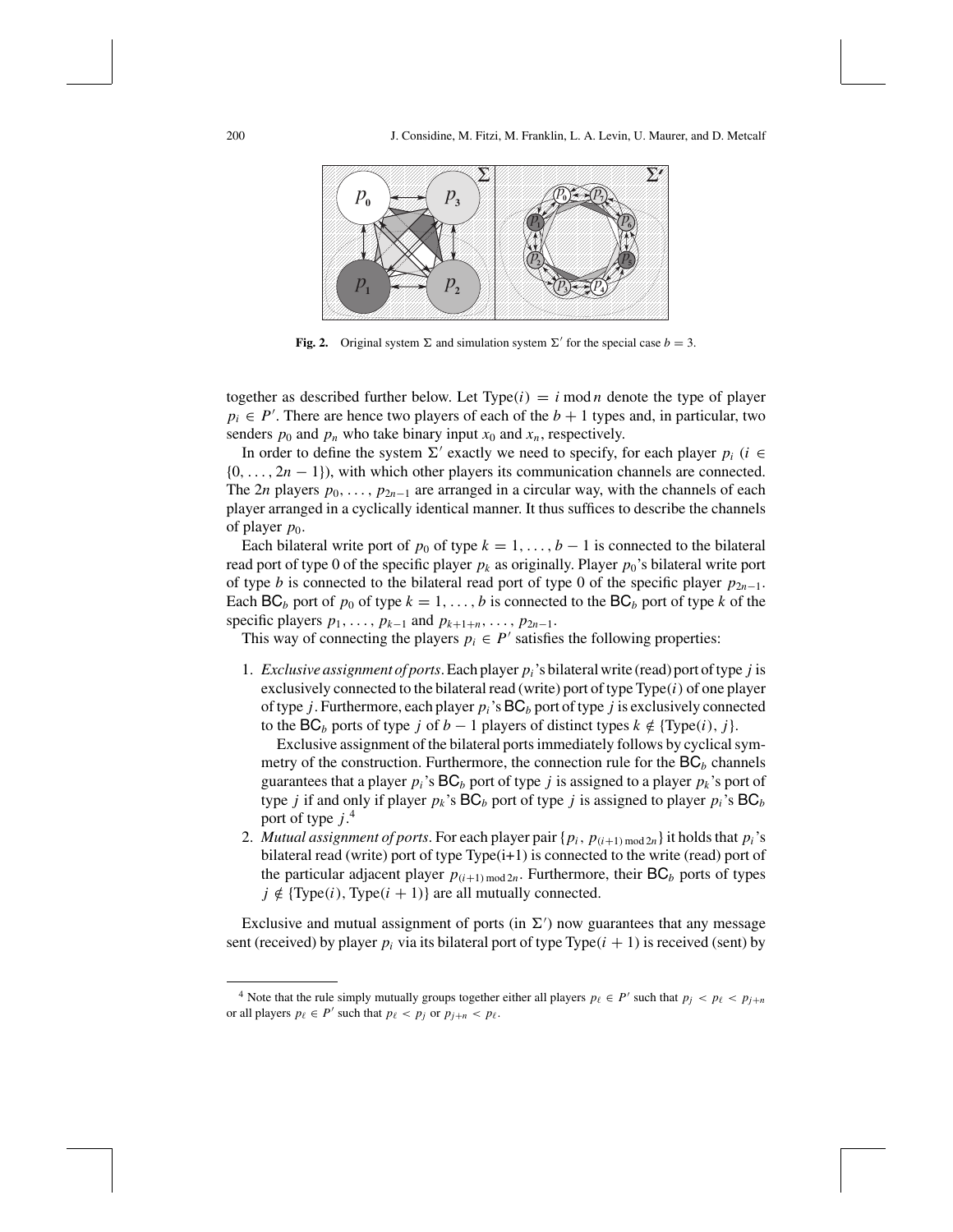$p_i$ 's own adjacent player  $p_{(i+1) \mod 2n}$ . The same holds for the mutual  $BC_b$  ports. Mutual assignment of ports additionally guarantees that any message sent on a  $BC<sub>b</sub>$  channel of type  $j \notin \{Type(i), Type(i + 1)\}$  is either received by both adjacent players  $p_i$  and  $p_{(i+1) \mod 2n}$  or by none of them.

*Identical joint views and contradiction*. We now demonstrate that, for any pair  $\{p_i, p_{(i+1) \text{ mod } 2n}\}\$  of adjacent players in system  $\Sigma'$ , there is an admissible adversary for the original system  $\Sigma$  that achieves that the joint view of the players  $p_{i \text{ mod } n}$  and  $p_{(i+1) \bmod n}$  is identical to the joint view of the players  $p_i$  and  $p_{(i+1) \bmod 2n}$ .

For this, the adversary corrupts the *b* − 1 players in  $P\setminus\{p_{i \text{ mod } n}, p_{(i+1) \text{ mod } n}\}$ , simulates the virtual players in  $P' \setminus \{p_i, p_{(i+1) \mod 2n}\}\$  of system  $\Sigma'$ , and makes player  $p_{(i-1) \mod n}$ interact with the honest players like player  $p_{(i-1) \mod 2n}$  in  $\Sigma'$  and player  $p_{(i+2) \mod n}$ interact with the honest players like player  $p_{(i+2) \mod 2n}$  in  $\Sigma'.^5$ 

Since any two adjacent players  $p_i$  and  $p_{(i+1) \mod 2n}$  are consistently interconnected in  $\Sigma'$  (see the previous paragraph), this adversary strategy now guarantees that that the joint view of the players  $p_i$  and  $p_{(i+1) \mod 2n}$  is identical to the joint view of the players  $p_{i \mod n}$ and  $p_{(i+1) \mod n}$  in the original system  $\Sigma$ .

**Lemma 2.** In model  $M_b$ , broadcast among the  $n = b + 1$  players  $P = \{p_0, \ldots, p_b\}$  is *not achievable if, for any one pair*  $\{p_i, p_{(i+1) \text{ mod } n}\} \subset P$ , *the adversary can corrupt the b* − 1 *remaining players in*  $P \setminus \{p_i, p_{(i+1) \mod n}\}\$ . *In particular, the adversary can make the protocol fail with probability at least*  $1/n = 1/(b + 1)$ *.* 

**Proof.** We assume that, without loss of generality, the sender's program  $\psi_0$  outputs its own input value. Now, consider the system  $\Sigma'$  being started with input  $x_0 = 0$  for  $p_0$ and input  $x_n = 1$  for  $p_n$ . Let  $q_i$ , for  $i = 0, \ldots, b$ , be the probability (in system  $\Sigma'$ ) that players  $p_i$  and  $p_{i+1}$  output different values, i.e.,  $y_i \neq y_{i+1}$ . Since  $y_0 = 0$  and  $y_n = 1$ , we have

$$
\sum_{i=0}^{b} q_i \ge 1. \tag{1}
$$

Since for any pair of adjacent players in system  $\Sigma'$ , their view is identical to their respective players' view in the original system  $\Sigma$ , the consistency condition of broadcast demands that  $y_i = y_{i+1}$  holds for every  $i = 1, ..., b$  also in system  $\Sigma'$ —in contradiction to (1). In particular, in the original system  $\Sigma$ , the following adversary strategy makes the protocol fail with a probability of at least 1/*n*.

The adversary selects one of the *n* pairs { $p_i$ ,  $p_{(i+1) \text{ mod } n}$ }  $\subset P$  ( $i = 0, \ldots, b$ ) uniformly at random and corrupts the remaining players  $(P \setminus \{p_i, p_{(i+1) \mod n}\})$  by simulating the players in  $\{p_0, \ldots, p_{i-1}, p_{i+2}, \ldots, p_{2n-1}\}$  of system  $\Sigma'$  towards the players  $p_i$  and  $p_{(i+1) \text{ mod } n}$ . Thus, the probability that the honest players  $p_i$  and  $p_{(i+1) \text{ mod } n}$  disagree on

<sup>&</sup>lt;sup>5</sup> This situation is depicted in Fig. 2 with respect to the player pair  $p_0$  and  $p_3$ . On the left side, the corrupted players are encircled. On the right side, the players are encircled who are simulated by the adversary. In  $\Sigma$ ,  $p_1$ plays the role of player  $p_1$  in  $\Sigma'$  and  $p_2$  plays the role of player  $p_6$  in  $\Sigma'$ .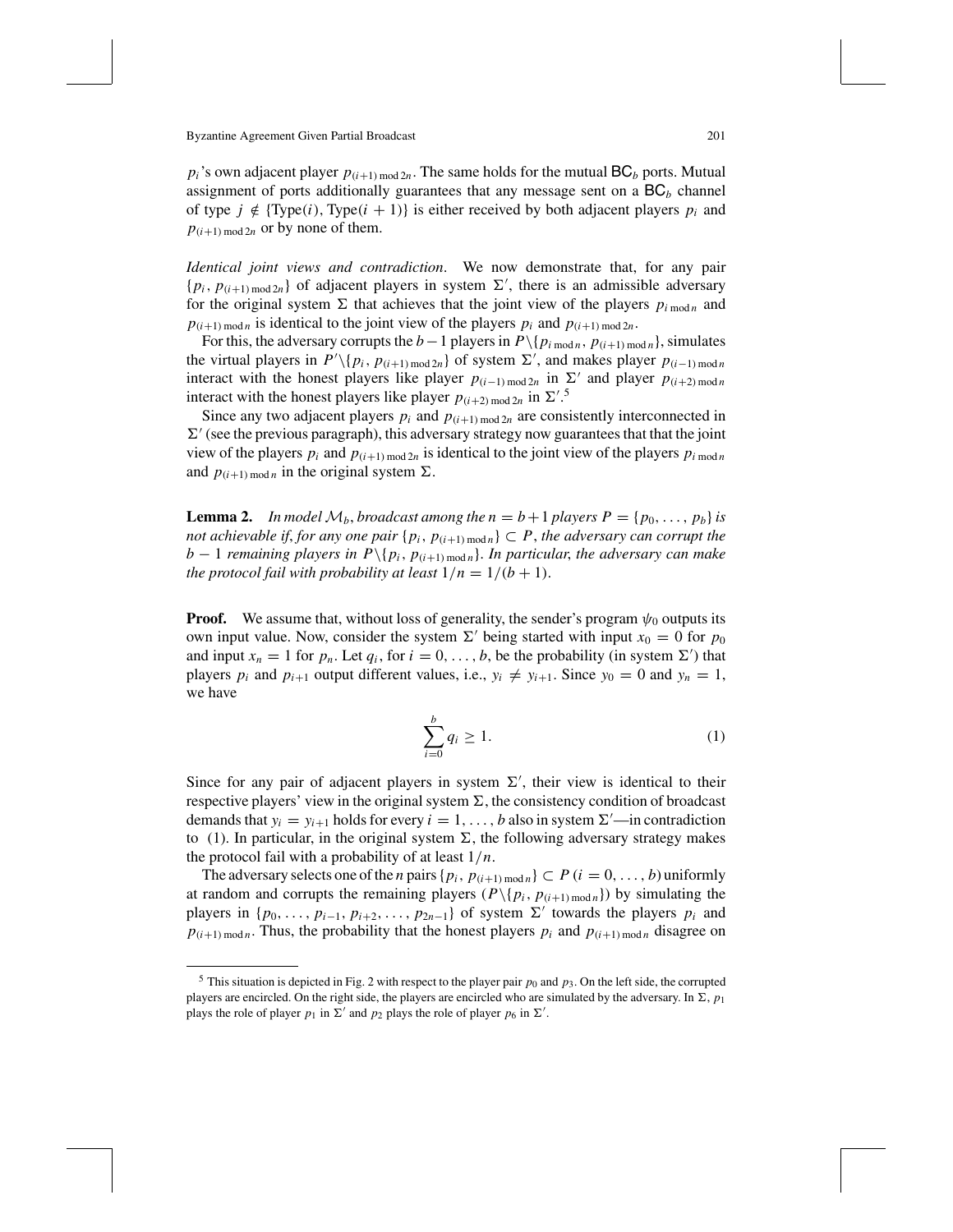their outputs is

$$
\mathcal{P} \ge \frac{1}{n} \sum_{i=0}^{b} q_i \ge \frac{1}{n} = \frac{1}{b+1} \,,\tag{2}
$$

 $\Box$ 

and the lemma follows.

#### 2.2. *Impossibility for General*  $2n/h \geq b + 1$

We now give the impossibility proof for general *n*. We show that any protocol for general  $n > b$  and  $2n/h \ge b + 1$  could be used in order to achieve broadcast among  $b + 1$ players where the adversary can corrupt at least  $b - 1$  consecutive players—which is impossible by Lemma 2.

**Lemma 3.** Let  $|P| = n$  and  $2n/h \ge b + 1$ . It is possible to partition P into  $b + 1$  sets  $P_0 \cup \cdots \cup P_h = P$  such that  $| P_i \cup P_{(i+1) \bmod (h+1)} | \geq h$  holds for each  $i = 0, \ldots, b$ .

**Proof.** Let  $k = n \mod(b+1)$  and  $n = \lambda(b+1)+k$ . The set *P* is partitioned into  $b+1$  sets  $P_i$  of  $\lceil n/(b+1) \rceil$  or  $\lfloor n/(b+1) \rfloor$  elements in any possible way except for the following constraint: if  $k \ge (b+1)/2$  then it is additionally assured that  $|P_i| = \lfloor n/(b+1) \rfloor$  implies  $|P_{(i+1) \bmod (b+1)}| = \lceil n/(b+1) \rceil$ . The lemma follows by distinction of the following two cases.

$$
k < \frac{b+1}{2} \quad \Rightarrow \quad \left| P_i \cup P_{(i+1) \mod (b+1)} \right| \geq 2 \left\lfloor \frac{n}{b+1} \right\rfloor = \left\lfloor \frac{2n}{b+1} \right\rfloor \geq h \,, \quad \text{and}
$$
\n
$$
k \geq \frac{b+1}{2} \quad \Rightarrow \quad \left| P_i \cup P_{(i+1) \mod (b+1)} \right| \geq \left\lfloor \frac{n}{b+1} \right\rfloor + \left\lceil \frac{n}{b+1} \right\rceil \geq \left\lfloor \frac{2n}{b+1} \right\rfloor \geq h. \quad \Box
$$

**Theorem 2.** In model  $M_b$ , broadcast among  $n > b$  players is not achievable if  $2n/h \ge$ *b* + 1. *In particular*, *the adversary can make the protocol fail with probability at least*  $1/(b+1)$ .

**Proof.** Assume any broadcast protocol  $\Psi$  for  $n > b$  players  $Q = \{q_0, \ldots, q_{n-1}\}$  with sender  $q_0$ , secure for  $2n/h \ge b + 1$ . With the help of protocol  $\Psi$ , the  $b + 1$  players  $P = \{p_0, \ldots, p_b\}$  can achieve broadcast secure for any honest pair  $\{p_i, p_{(i+1) \text{ mod}(b+1)}\}$ as follows. The set *Q* is partitioned into  $b + 1$  sets  $Q_0, \ldots, Q_b$  such that  $q_0 \in Q_0$ , and  $|Q_i \cup Q_{(i+1) \bmod (b+1)}| \geq h$  for all  $i = 0, \ldots, b$  which is possible by Lemma 3. The players in *P* can now achieve broadcast by having each player  $p_i$  simulate all players  $q_i \in Q_i$  in an instance of protocol  $\Psi$ . There, the players in  $Q_i \cup Q_{(i+1) \bmod (b+1)}$  for some  $i = 0, \ldots, b$ are honest since at least one pair  $\{p_i, p_{(i+1) \text{ mod}(b+1)}\}$  of the simulating players is. Since  $|Q_i \cup Q_{(i+1) \text{ mod}(b+1)}| \geq h$  by construction, protocol  $\Psi$  achieves broadcast among the simulating players in *P*, as secure as with respect to the player set *Q*. Thus, by Lemma 2, protocol  $\Psi$  must have an error probability of at least  $1/(b + 1)$ .  $\Box$ 

Note that this impossibility result holds with respect to the stronger model where the players are connected by *secure* bilateral channels and where the adversary is static and limited to probabilistic polynomial computation.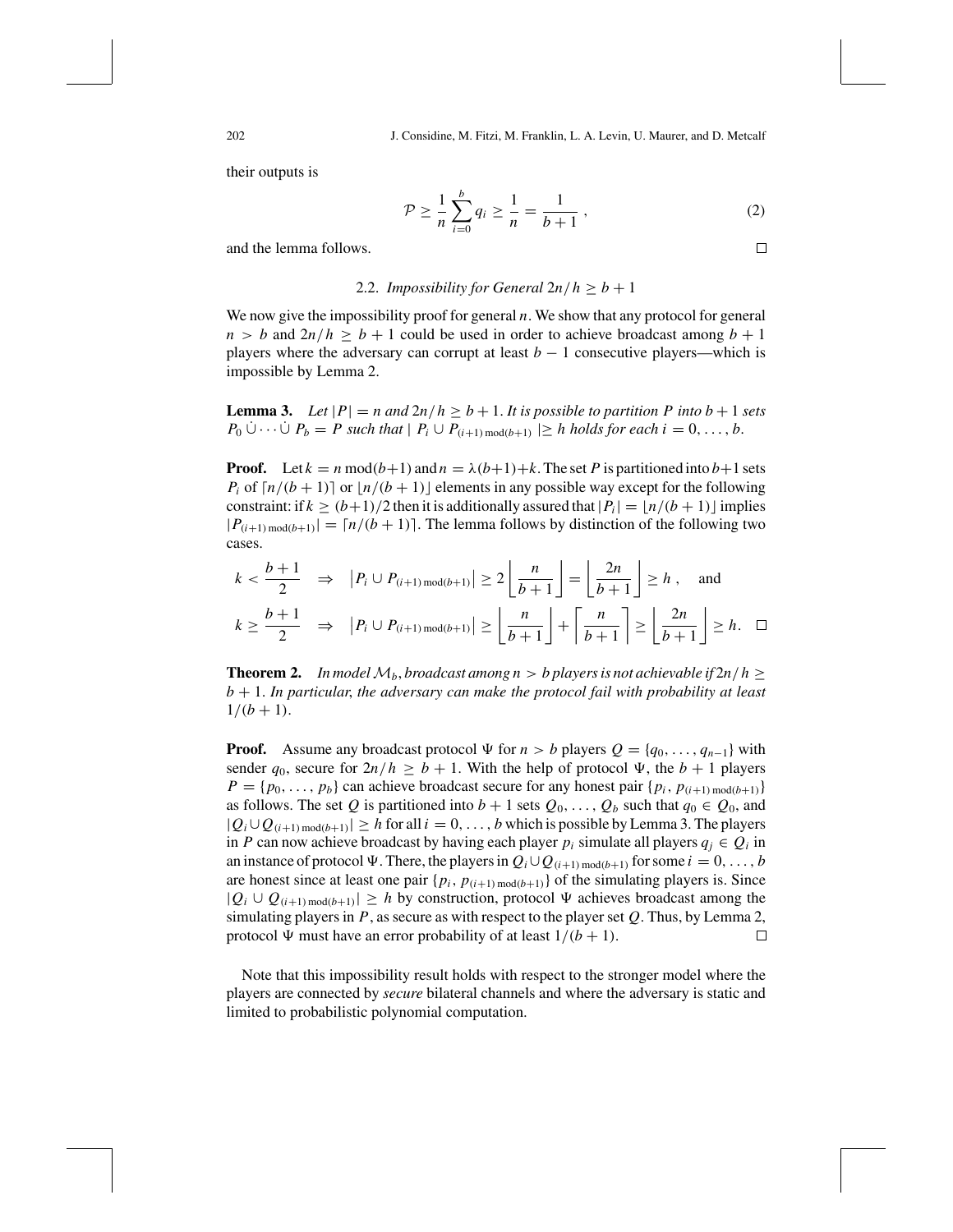#### **3. Efficient** *b***-Proxcast**

Let  $\Gamma := \lfloor (b-1)/2 \rfloor$  be the maximal possible grade in  $\mathcal{P}_n^b$ .  $\mathcal{P}_n^b$  is achieved by having the sender  $p_s$  distribute his input value  $x_s$  by all  $\binom{n-1}{b-1}$  different BC<sub>b</sub>-channels including the sender (as a sender of the primitive). Depending on the consistency among the  $\binom{n-2}{b-2}$ different  $BC_b$ -channels a recipient  $p_i$  is involved in,  $p_i$  decides on a value  $y_i$  and a grade  $g_i$ . Qualitatively speaking, player  $p_i$  decides on a higher grade  $g_i$  as more  $BC_b$ invocations involving  $p_i$  result in the same value  $y_i$ .

For example, assume  $b = 6$ , and let  $y_i^{sijk\ell m}$  be the output value of the BC<sub>6</sub> instance among the players  $p_s$ ,  $p_i$ ,  $p_j$ ,  $p_k$ ,  $p_\ell$ , and  $p_m$ , where  $p_s$  acts as the sender. If the sender  $p_s$  is honest then an honest player  $p_i$  receives the same value  $x_s$  in all instances of partial broadcast, i.e., " $y_i^{si****} \equiv x_s$ ." However, if such a player  $p_i$  sees " $y_i^{si****} \equiv x_s$ " then the sender could still be corrupted, and another honest player  $p_j$  could have received the value  $1 - x_s$  in an invocation where  $p_i$  does not participate, e.g., " $y_j^{s_j c d e f} = 1 - x_s$ ." However, honest player  $p_i$  seeing " $y_i^{si****} \equiv x_s$ " implies that, for every honest player  $p_j$ , it holds that " $y_j^{sji***} \equiv x_s$ ." Furthermore, if  $p_j$  sees " $y_j^{sji***} \equiv x_s$ " (but no honest player *p<sub>i</sub>* sees "*y*<sub>*s*</sub><sup>*si*∗∗∗\*</sup>  $\equiv x_s$ ") then it holds that every honest player *p<sub>k</sub>* sees "*y*<sub>*j*</sub><sup>*skji*\*\*</sup>  $\equiv x_s$ ; and so on. As a natural approach, the grades of the final proxcast directly relate to the maximal "number of asterisks" a player can infer. More precisely, in order to compute his grade  $g_i$ , a player  $p_i$  computes a minimal set of players  $Z_i \subseteq (P \setminus \{p_s, p_i\})$  such that all invocations of  $BC_b$  involving the players in  $\{p_s, p_i\} \cup Z_i$  resulted in output 0. For example, if there are players  $p_j$  and  $p_k$  such that  $\sqrt[n]{\frac{s}{j}}$   $\neq i$   $\neq j$  but no  $p_c$  exists such that " $y_i^{sic***}$  ≡ 0" then  $Z_i = \{j, k\}.$ 

In step 4 of the protocol, let "min" denote any minimal set that satisfies the given condition and let ":⊆" denote the assignment of any set satisfying the respective condition.

# **Protocol 1.**  $\mathcal{P}_n^b(S, p_s, x_s)$

1. ∀ $P_{b-2} \subseteq P \setminus \{p_s, p_i\}, |P_{b-2}| = b - 2$ :  $y_i^{\overline{P}_{b-2}}$  := **BC**<sub>b</sub>( $P_{b-2}$  ∪ { $p_s$ ,  $p_i$ },  $p_s$ ,  $x_s$ ) fi; 2. if  $i = s$  then  $y_i := x_s$ ;  $g_i := \Gamma$ ;  $\ell_i := y_i \cdot (b-1)$ ; return  $(y_i, g_i, \ell_i)$  fi; 3. if  $b = n$  then  $y_i := y_i^{P(\{p_s, p_i\}}; g_i := \Gamma; \ell_i := y_i \cdot (b-1);$  return  $(y_i, g_i, \ell_i)$  fi; 4. if  $\exists P_{b-2}$ :  $y_i^{P_{b-2}} = 0$  then  $Z_i := \min(Z \subseteq P \setminus \{p_s, p_i\} | \forall P_{b-2} \supseteq Z$ :  $y_i^{P_{b-2}} = 0)$ else  $Z_i$ : $\subseteq$  *P*\{ $p_s$ ,  $p_i$ } such that  $|Z_i| = b - 1$  fi; [0 never received] 5. if  $|Z_i| < b/2$  then  $y_i := 0$  else  $y_i := 1$  fi;  $g_i := \left[ |(b-1)/2 - |Z_i| | \right]; \ell_i := |Z_i|;$ 6. return  $(y_i, g_i, \ell_i)$ 

**Lemma 4.** *In model*  $M_b$ , *Protocol* 1 *achieves*  $P_h^b$ .

**Proof.** If  $b = n$  then the lemma trivially holds. Thus we assume that  $b < n$ .

(*Validity'*) If the sender  $p_s$  is honest then every honest player  $p_i$  computes  $Z_i$  such that  $\ell_i = |Z_i| = x_s \cdot (b-1)$ .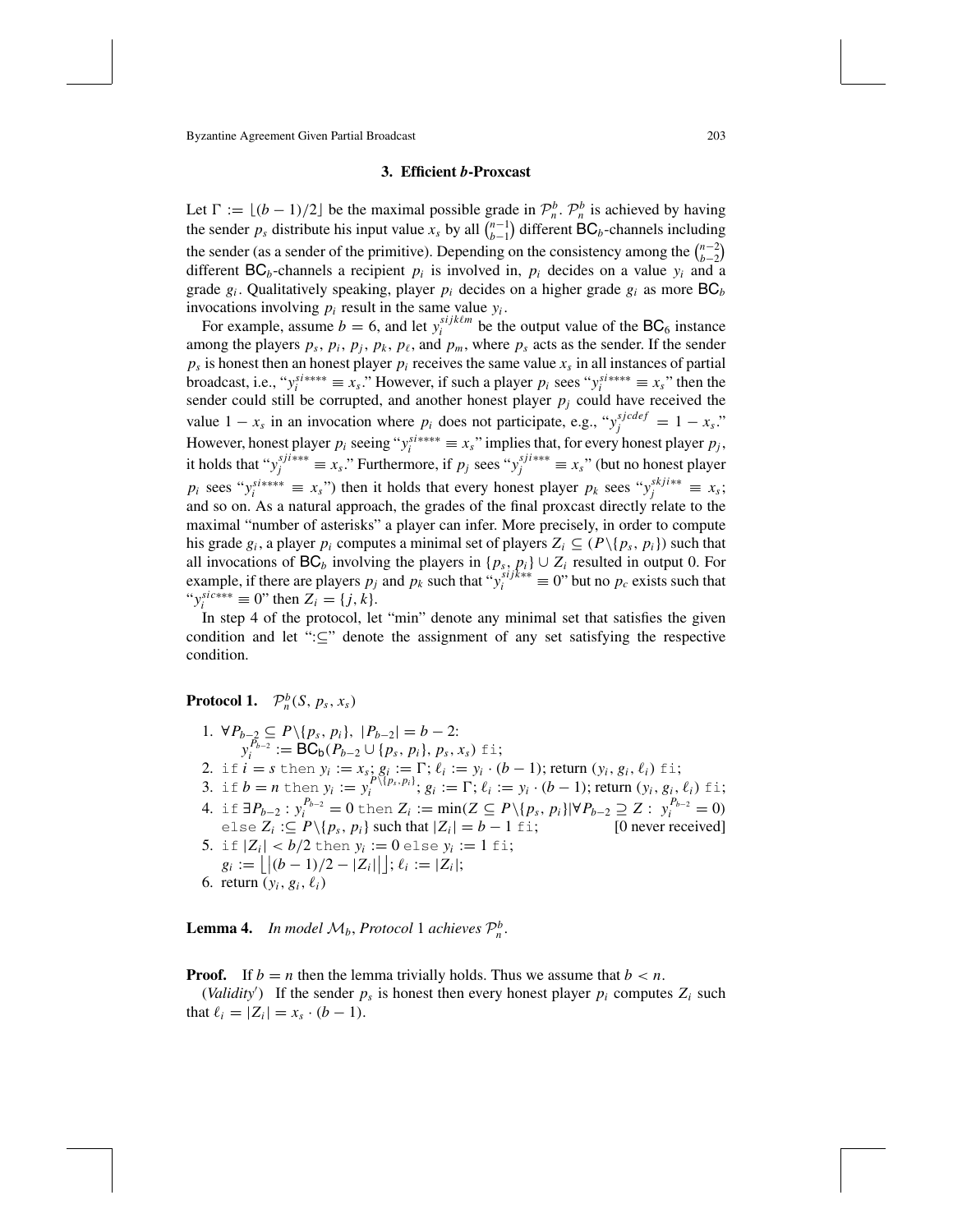(*Consistency'*) Consider an honest player  $p_i$  with a minimal set  $Z_i$ , i.e., such that for all players  $p_j$  it holds that  $\ell_j = |Z_j| \geq |Z_i| = \ell_i$ . If  $|Z_i| \geq b - 2$  then  $|Z_j| \leq |Z_i| + 1$ trivially follows. If  $|Z_i| < b - 2$  then  $Z = Z_i \cup \{p_i\}$  satisfies that, for all  $P_{b-2} \supseteq Z$ ,  $y_j^{P_{b-2}} = 0$ , and thus, that  $|Z_j| \leq |Z| \leq |Z_i| + 1$ . Thus, consistency follows.  $\Box$ 

Note that a minimal set  $Z_i$  can be efficiently (polynomial in the size of the communication network) computed in the case where  $b \leq n/2$ . However, in the general case, finding a minimal set  $Z_i$  calculates the witness for an  $\mathcal{NP}$ -complete problem and thus seems infeasible. Thus, in order to guarantee a computation complexity polynomial in the size  $\binom{n}{b}$  of the communication network (and thus polynomial in *n* for  $b = O(1)$ and  $n - b = O(1)$ , we have the players "approximate" such a minimal set by public discussion in the following way.

A player  $p_i$  with  $Z_i = \emptyset$  (i.e.,  $p_i$  received value 0 in every single  $BC_b$  invocation) can efficiently detect this fact. Thus, in a first round, we have every such player  $p_i$ distribute his set  $Z_i = \emptyset$  to every other player. A player  $p_j$  (who has not computed  $Z_j$ yet) now accepts this statement if and only if  $y_j^{sji*} \equiv 0$  by calculating  $Z_j := \{p_i\}$  and distributing  $Z_j$  in a next round. A player  $p_k$  (who has not computed  $Z_k$  yet) now accepts *p<sub>j</sub>*'s statement if and only if  $y_k^{skji*} \equiv 0$  by calculating  $Z_k := Z_j \cup \{p_j\}$ , and distributing  $Z_k$  in a next round; etc. This process is continued for  $b - 2$  rounds in total.

Although this process does not guarantee that the honest players  $p_i$  compute a minimal set  $Z_i$  it still guarantees that they compute an extremal set  $(|Z_i| = 0$  if  $x_s = 0$ , and  $|Z_i| = b - 1$  if  $x_s = 1$ ) when the sender is honest, and, that there is a player  $p_j$  such that each honest player  $p_k$ 's set satisfies  $|Z_k| \in \{ |Z_j|, |Z_j| + 1 \}.$ 

The following protocol is to replace step 4 in Protocol 1. Note that step 5 below is necessary in order to guarantee that, in round *z*,  $p_i$  indeed composes a set  $Z_i$  of exact cardinality  $z + 1$  (in the textual description above this is not necessarily the case since the set obtained might contain  $p_i$  himself).

#### **Protocol 2.** Approximate<sub>z</sub>

- 1. if  $\bar{A}P_{b-2}$ :  $y_i^{P_{b-2}} = 1$  then  $Z_i := ∅$  else  $Z_i := ∥$  fi;
- 2. for *z* = 0 to *b* − 3 do
- 3. if  $Z_i \neq \bot \land |Z_i| = z$  then **SendToAll** $(Z_i)$  fi; **Receive** $(Z_i^1, \ldots, Z_i^n)$ ;
- 4. if  $Z_i = \perp \wedge (\exists Z_i^k, |Z_i^k| = z \wedge \forall P_{b-2} \supseteq Z_i^k \cup \{p_k\} : y_i^{P_{b-2}} = 0)$  then

5.  $Z_i := Z_i^k \cup \{p_k\};$ if  $p_i \in Z_i$  then pick arbitrary  $p_\ell \notin Z_i \cup \{p_s, p_i\}$  and let  $Z_i := (Z_i \setminus \{p_i\}) \cup p_\ell$ fi;

7. if  $Z_i = \perp$  then  $Z_i := P \setminus \{p_s, p_i\}$  such that  $|Z_i| = b - 1$  fi;

**Theorem 3.** *In model* M*b*, *Protocol* 1 (*using Protocol* 2 *instead of step* 4) *achieves*  $\mathcal{P}_n^b$ . The computation and communication complexities of the protocol are polynomial *in* the size  $\binom{n}{b}$  of the network. In particular, the protocol is polynomial in the number of *players if*  $b = O(1)$  *or*  $n - b = O(1)$ .

<sup>6.</sup> od;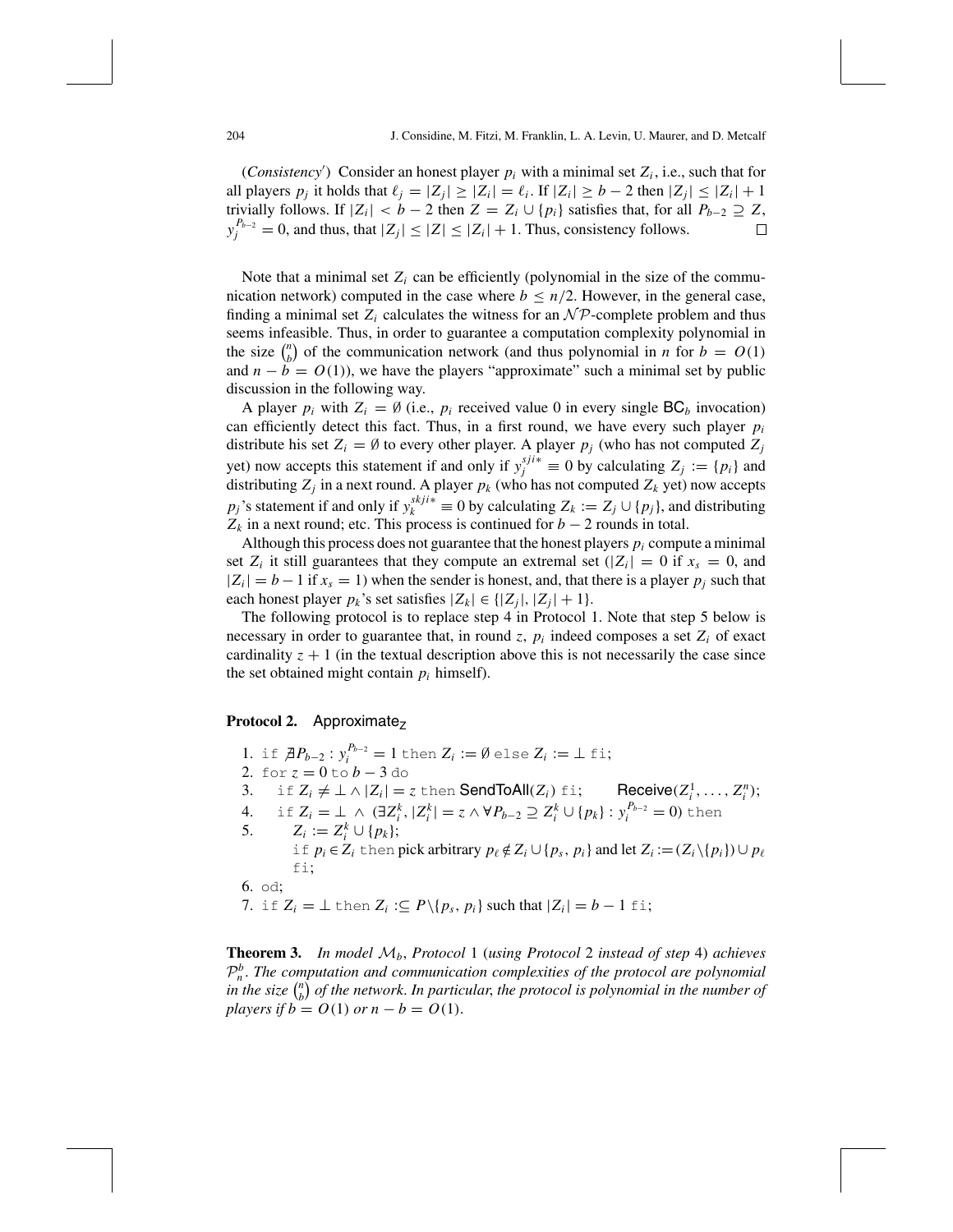**Proof.** If  $b = n$  then the lemma trivially holds. Thus we assume that  $b < n$ .

(*Validity'*) Assume the sender  $p_s$  to be honest. If  $x_s = 0$  then every honest player  $p_i$  immediately computes  $Z_i := \emptyset$  in step 1 of Protocol 2, and thus  $\ell_i = 0$ . If  $x_s = 1$ then there is no set  $P_{b-2}$  such that player  $p_i$  received  $y_i^{P_{b-2}} = 0$  and  $p_i$  computes  $\ell_i = |Z_i| = b - 1.$ 

(*Consistency'*) Consider an honest player  $p_i$  with a minimal set  $Z_i$ , i.e., such that for all players  $p_j$  it holds that  $\ell_j = |Z_j| \geq |Z_i| = \ell_i$ . If  $|Z_i| \geq b - 2$  then  $|Z_j| \leq |Z_i| + 1$ trivially follows. If  $|Z_i| < b - 2$  then  $p_j$  either already computed  $Z_j$  with  $|Z_j| = |Z_i|$ or accepts such a set  $Z_i$  by computing  $Z_j$  according to step 5 of Protocol 2 of exact cardinality  $|Z_j| = |Z_i| + 1$ , and  $\ell_j = \ell_i + 1$ .

(*Complexities*) Protocol 1 involves one communication round in step 1 and *b* − 2 communication rounds in step 4 and thus  $R = b - 1$  rounds in total. The overall number of  $BC_b$  calls is  $\binom{n-1}{b-1}$  and, additionally, in Protocol 2, each player sends at most one *n*-bit message to every other player. Thus, the bit complexity of Protocol 1 is  $B = O(n^3 + {n \choose b})$ . The computational complexity is dominated by the test in step 4 of Protocol 2 which is evidently polynomial in  $\binom{n}{b}$ .  $\Box$ 

#### **4. The Information-Gathering Protocol**

We now present our information-gathering (IG) protocol for global broadcast in model  $\mathcal{M}_b$  secure if  $2n/h < b + 1$ . Its complexities are generally superpolynomial in the size  $\binom{n}{b}$  of the network. IG among *n* players is implicitly based on subprotocols for two-threshold broadcast [24].

**Definition 5** (Two-Threshold Broadcast). A protocol among *P* where player  $p_s \in P$ (called the *sender*) holds an input value  $x_s \in \mathcal{D}$  and every player  $p_i \in P$  finally decides on an output value  $y_i \in \mathcal{D}$ , and achieves *two-threshold broadcast* (*TTBC*, for short) with respect to thresholds  $t<sub>v</sub>$  and  $t<sub>c</sub>$  if it satisfies the following conditions:

Validity: If the sender  $p_s$  and at most  $t_v$  players overall are corrupted then all honest players  $p_i$  decide on the sender's input value,  $y_i = x_s$ .

Consistency: If at most  $t_c$  players are corrupted then all honest players decide on the same output value.

**TTBC** among a player set  $S \subseteq P$  ( $n = |S|$ ) with sender  $p_s$  and thresholds  $t_v$  and  $t_c$  $(t_v \geq t_c)$  recursively works as follows. First, the sender  $p_s$  distributes his input value *x<sub>s</sub>* to all players in *S* via an instance of  $\mathcal{P}_n^b$ . Then each player  $p_i \in S \setminus \{p_s\}$  recursively redistributes the received value with an instance of TTBC among the  $n' = n - 1$  remaining players (*S'* := *S*\{*p<sub>s</sub>*}) with respect to threshold  $t'_{c} = t_{c} - 1$ . Now, every player holds the same  $n' = n - 1$  votes (one per remaining player) on what level the respective player received in the invocation of  $\mathcal{P}_n^b$ . The only difference between two players' views can now be that their initial levels received during  $\mathcal{P}_n^b$  differ by one (consistency of  $\mathcal{P}_n^b$ ). The decision rule finally manages to reunite respective adjacent views while still guaranteeing validity with respect to an honest sender. Note that the recursion works on reduced  $n' = n - 1$  and  $t'_c = t_c - 1$  but leaves  $t_v$  unchanged.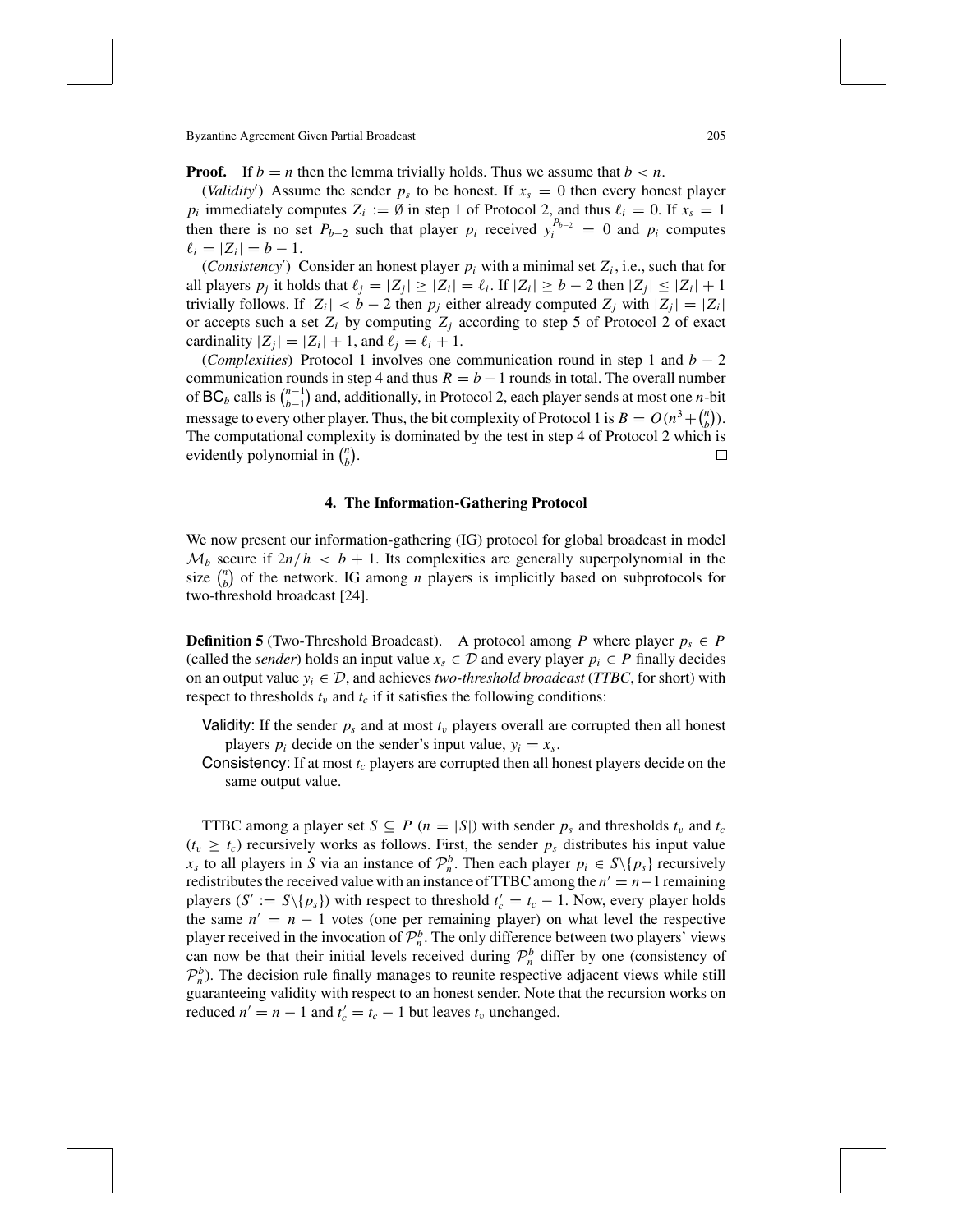In the following protocol, let  $h_v := n - t_v$  and  $h_c := n - t_c$ , and for any predicate *Q*, let  $\bigwedge_{k=1}^{0} Q :=$  true. Note that the protocol is binary. Thus the recursion in step 3 does not only branch in order of *n* (*n* − 1 subcalls) but also in order log *b* since  $\ell_j$  ∈ {0, ..., *b* − 1} must be processed bitwise.

#### **Protocol 3.** TTBC(*S*,  $p_s$ ,  $x_s$ ,  $t_v$ ,  $t_c$ )

- 1. if  $n = b$  then  $y_i := BC_b(S, p_s, x_s)$  else  $(y_i, g_i, \ell_i) := \mathcal{P}_n^b(P, p_s, x_s)$  fi;
- 2. if  $i = s$  then  $y_i := x_s$ ; return  $y_i$  fi
- if  $t_c = 0 \vee b = n$  then return  $y_i$  fi;
- 3.  $∀p_j ∈ S\{p_s\}: \ell_i^j := \text{TTBC}(S\{p_s\}, p_j, \ell_j, t_v, t_c 1)$  fi;
- 4.  $\forall \ell \in [0, b 1]: L_i[\ell] := |\{p_j \in S \setminus \{p_s\} | \ell_i^j = \ell\}|;$
- 5. if  $\bigwedge_{k=1}^{\ell_i} (L_i[k-1] + L_i[k] \ge h_c) \land (L_i[0] \ge h_v 1)$  then
- 6.  $y_i := 0$  else  $y_i := 1$
- 7.  $f_i$ ; return  $y_i$

**Lemma 5.** *Consider Protocol* 3 *in model*  $\mathcal{M}_b$ . *If*  $2t_v + (b-1)t_c < (b-1)n$  and  $t_c \leq t_v$ *then the protocol achieves TTBC with respect to thresholds*  $t_v$  *and*  $t_c$ *.* 

**Proof.** The proof proceeds by backward induction over *n*. Thus, assume that Protocol 3 achieves TTBC among  $n' = n - 1$  players whenever  $2t'_{v} + (b - 1)t'_{c} < (b - 1)n'$ , and hence achieves TTBC for the special case that  $n' = n - 1$ ,  $t'_v = t_v$ , and  $t'_c = t_c - 1$ .

(*Validity*) Assume that the sender  $p_s$  is honest and that at most  $t_v$  players are corrupted. If  $t_c = 0$  or  $b = n$  then validity is trivially satisfied (step 2)—this case constitutes the induction base. Thus, assume that  $t_c > 0$  and  $b < n$ , and, by induction, that the protocol achieves validity with respect to  $n' = n - 1$ ,  $t'_v = t_v$ , and  $t'_c = t_c - 1$ .

Since honest  $p_s$  consistently distributes the same value  $x_s$ , every honest player  $p_j$ computes  $\ell_i = x_s \cdot (b-1)$ . By induction assumption, every honest player consistently receives this value  $\ell_j$  by the at least  $h_v - 1$  remaining honest players in  $S \setminus \{p_s\}$  in step 3.

If  $x_s = 0$  then every honest player  $p_i$  computes  $\ell_i = 0$  and  $L_i[0] \ge h_v - 1$ , and thus  $y_i = 0 = x_s$ . If  $x_s = 1$  then  $\ell_i = b - 1$  and  $L_i[b - 1] \ge h_v - 1$ . Thus,  $p_i$  computing *y<sub>i</sub>* = 0 would imply that, additionally,  $L_i[0] \ge h_v - 1$  and  $L_i[k] + L_i[k+1] \ge h_c$  for *k* = 0, ..., *b* − 2, and thus that at least  $(2(h_v - 1) + (b - 1)h_c)/2 > n - 1 = n'$  players participated in step 3. Thus  $p_i$  must compute  $y_i = 1 = x_s$ .

(*Consistency*) Assume that at most  $t_c$  players are corrupted. If  $t_c = 0$  or  $b = n$ then consistency is trivially satisfied according to step 2. If the sender  $p_s$  is honest then consistency follows from validity (proven above) since  $t_v \geq t_c$ .

Thus, assume that  $t_c > 0$ ,  $n > b$ , the sender  $p_s$  is corrupted, and that, by induction, the protocol achieves TTBC with respect to  $n' = n - 1$ ,  $t'_v = t_v$ , and  $t'_c = t_c - 1$ .

Since the sender is corrupted, only  $t'_c = t_c - 1$  corrupted players remain in  $S \setminus \{p_s\}$ , and are involved in step 3. Hence, by induction, every invocation of the protocol in step 3 achieves consistency. Furthermore, since  $t'_v \geq t'_c$ , also validity is achieved, i.e., all invocations of the protocol in step 3 achieve broadcast. This implies that two honest players  $p_i$  and  $p_j$  compute exactly the same sets  $L_i[0] = L_j[0] =: L[0], \ldots, L_i[b-1] =$  $L_i[b-1] =: L[b-1].$ 

Let  $p_i$  be an honest player with minimal  $\ell$ -value, i.e., such that for all other honest players  $p_j: \ell_i \leq \ell_j$ . By the consistency property of  $\mathcal{P}_n^b$ , it holds that  $\ell_j \in \{\ell_i, \ell_i + 1\}$ .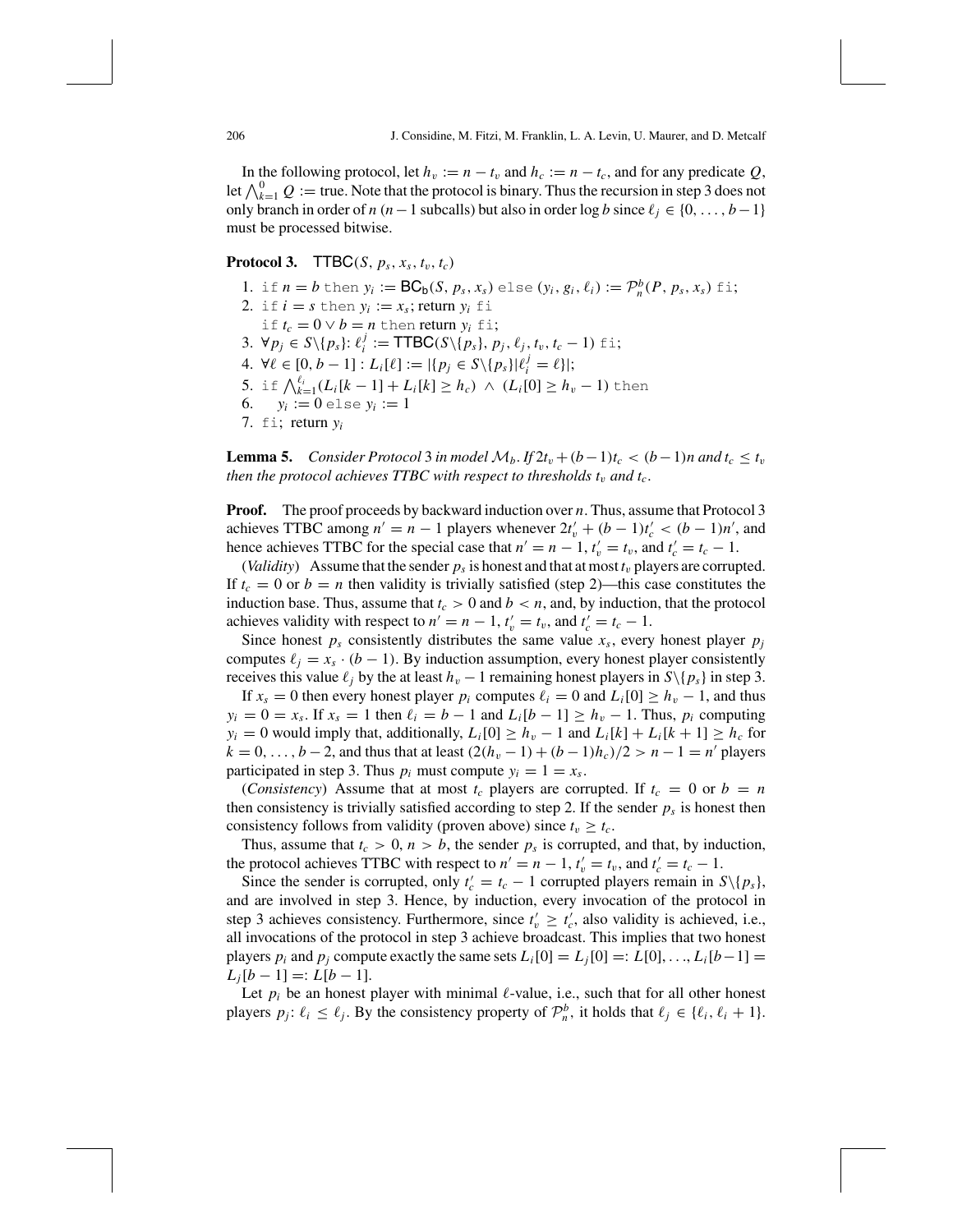We now show that all honest players  $p_j$  compute  $y_j = y_i$ . If  $\ell_j = \ell_i$  then both players have exactly the same view and hence decide in the same way,  $y_i = y_i$ . Thus, assume that  $\ell_i = \ell_i + 1$ .

- If  $p_i$  computes  $y_i = 0$  then  $\bigwedge_{k=1}^{\ell_i} (L[k-1] + L[k] \ge h_c) \land (L[0] \ge h_v 1)$ , and by the consistency property of  $\mathcal{P}_n^b$  it also holds that  $L[\ell_i] + L[\ell_i + 1] \geq h_c$ . Hence,  $\bigwedge_{k=1}^{\ell_i+1} (L_{k-1} + L_k \ge h_c) \land (L_i[0] \ge h_v - 1)$  and  $p_j$  computes  $y_j = 0 = y_i$ .
- If  $p_i$  computes  $y_i = 1$  then  $\neg(\bigwedge_{k=1}^{\ell_i} (L[k-1] + L[k]) \ge h_c) \land (L[0] \ge h_v 1)),$ and thus  $\neg(\bigwedge_{k=1}^{\ell_i+1} (L[k-1] + L[k] \ge h_c) \land (L[0] \ge h_v - 1)),$  and  $p_j$  computes  $y_i = 1 = y_i$ .

**Protocol 4.** Broadcast $(P, p_s, x_s)$ 

1.  $y_i := \text{TTBC}(P, p_s, x_s, n - h, n - h);$ 2. return *yi*

**Theorem 4.** In model  $M_b$ , Protocol 4 achieves broadcast if  $2n/h < b + 1$ . Its round *complexity is*  $R = \min(n - h, n - b) + 1$  *and its bit complexity is polynomial in n for*  $n - b = O(1)$ .

**Proof.** Protocol 3 is invoked with parameters  $t_v = t_c = n - h$ . Since  $2n/h < b + 1$ , it holds that  $2t_v + (b-1)t_c = (b+1)(n-h) = (b-1)n + (2n - (b+1)h) < (b-1)n$  and thus that Protocol 3 achieves TTBC. That Protocol 4 achieves broadcast now follows from Definition 5 and Lemma 5.

Furthermore, if Protocol 1 is run without the efficient approximation technique given in Protocol 2 then the round complexity is  $R = \min(n - h, n - b) + 1$ . Polynomial bit complexity for  $n - b = O(1)$  follows from the efficiency of  $\mathcal{P}_n^b$  and the fact that  $R \leq n - b + 1 = O(1).$  $\Box$ 

#### **5. The Protocol Along the Lines of Dolev–Strong**

For any number *t* of corrupted players, the broadcast protocol of Dolev and Strong [16] can be based on any authentication scheme with transferability  $k \ge t+1$ , e.g., any digital signature scheme or the unconditional pseudo-signature scheme in [35]. The protocol then is as secure as the component authentication scheme.

In this section we first show that even the weaker assumption of  $\mathcal{P}_n^{2(t+1)}$  (or  $\mathcal{P}_n^{2(n-h+1)}$ ), respectively) is sufficient for broadcast, by slightly adapting the Dolev–Strong protocol to this different primitive. We then give an efficient construction for  $\mathcal{P}_n^{2(n-h+1)}$  under the assumption that  $2n/h < b + 1$ , which can then be plugged into that broadcast protocol.

The stepwise construction of the final broadcast protocol is depicted in Fig. 3. First,  $BC_b$  is transformed into  $\mathcal{P}_n^b$  with arbitrary resilience. How to achieve this was already shown in Section 3. Then  $\mathcal{P}_n^b$  is iteratively transformed into  $\mathcal{P}_n^{2(n-h+1)}$  which is possible if  $2n/h < b + 1$ . This step is demonstrated in Section 5.2. Finally,  $\mathcal{P}_n^{2(n-h+1)}$  can be plugged into our modified Dolev–Strong protocol which we present in Section 5.1.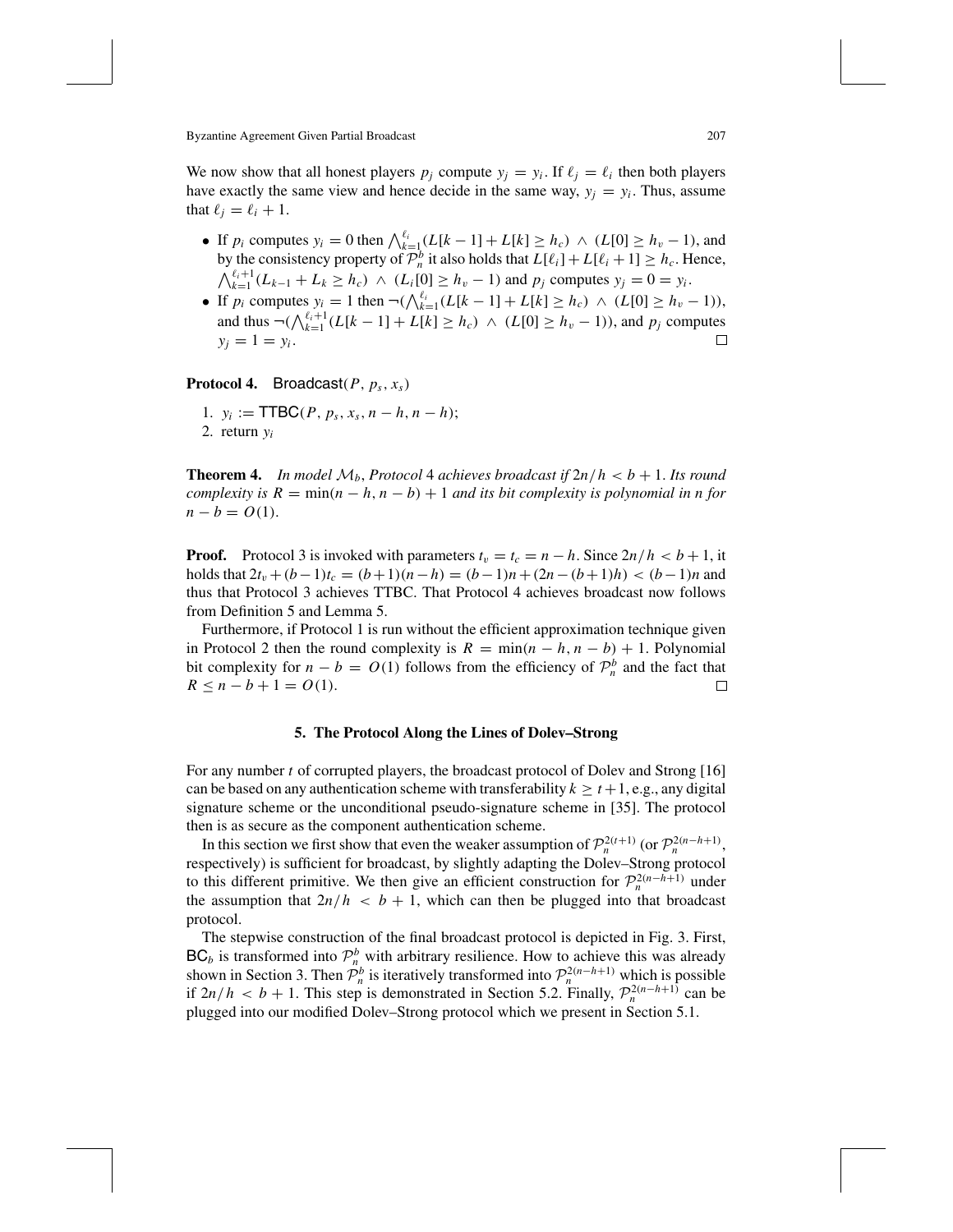208 J. Considine, M. Fitzi, M. Franklin, L. A. Levin, U. Maurer, and D. Metcalf



**Fig. 3.** Stepwise construction of our broadcast protocol along the lines of Dolev and Strong.

### 5.1.  $\mathcal{P}_n^{2(n-h+1)}$  *Implies Broadcast*

We now show that (efficient) proxcast with parameter  $k = 2(n-h+1)$  implies (efficient) broadcast secure if  $2n/h < b + 1$ . For this, the Dolev–Strong protocol (with a small modification in [34]) is executed using proxcast instead of signatures. Every player  $p_i \in P$  maintains a set  $A_i$  of accepted values that, at the end, is either  $\emptyset$ ,  $\{0\}$ ,  $\{1\}$ , or  $\{0, 1\}$ . Furthermore, every player  $p_i$  maintains two sets  $S_i[0]$  and  $S_i[1]$  that consist of elements in  $\{1, \ldots, n\}$ . For ease of exposition, we parameterize the following protocol by the number of corrupted players  $t = n - h$  whereby  $k = 2(n - h + 1)$  turns into  $k = 2t + 2.$ 

#### **Protocol 5.** Broadcast( $P$ ,  $p_s$ ,  $x_s$ )

The whole protocol proceeds for  $t + 1$  phases. In a first phase,  $p_s$  initiates an instance of  $\mathcal{P}_n^{2t+2}(P, p_s, x_s)$  sending  $x_s$ , sends {*s*} to every other player over the pairwise channels, computes  $y_s := x_s$ , and halts. During phases  $r = 1, \ldots, t + 1$ , every player  $p_i$  ( $i \neq s$ ) performs the following actions where, initially, each  $A_i = \emptyset$ :

- If any value  $v \in \{0, 1\}$  has been newly added to the set of accepted values  $A_i$  during phase *r* − 1 then  $p_i$  initiates an instance of  $\mathcal{P}_n^{2t+2-2r}(P, p_i, v)$  sending v, and sends *S<sub>i</sub>*[v] ∪ {*i*} to everybody over the pairwise channels.
- Suppose  $(v, S)$  is received from any player  $p_j$  such that  $v \in \{0, 1\}$  and the set S contains at least  $r$  distinct values  $m$  including  $s$  such that  $p_i$  received value  $v$  with grade  $\geq t - r + 1$  from some instance of  $\mathcal{P}_n^k$  initiated by  $p_m$ . Then v is added to  $A_i$ , and  $S_i[v] := S$ .

At the end of the protocol, every player  $p_i$  computes output  $y_i = 1$  if  $A_i = \{1\}$ , and  $y_i = 0$  otherwise.

**Lemma 6.** If all instances  $\mathcal{P}_n^k$  ( $k \leq 2t + 2$ ) execute correctly then, in the standard *pairwise-channels model*, *Protocol* 5 *achieves broadcast for any number t* < *n of corrupted players*. *Let R*0, *B*0, *and C*<sup>0</sup> *be the round*, *bit*, *and computational complexities of*  $\mathcal{P}_n^{2t+2}$ . Then the respective complexities of Protocol 5 are  $R \le (t+1)R_0$ ,  $B = O(ntB_0)$ , *and*  $C = Poly(nC_0)$ .

**Proof.** (*Validity*) Assume that the sender  $p_s$  is honest. Now,  $p_i$  accepts  $x_s$  after the first phase but never accepts the value  $1 - x_s$  since  $p_s$  never initiates any instance of the form  $\mathcal{P}_n^k(P, p_s, 1 - x_s)$ . Hence every honest player  $p_i$  decides on  $y_i = x_s$ .

(*Consistency*) Assume players  $p_i$  and  $p_j$  to be honest. We show that  $p_i$  and  $p_j$  decide on the same value  $y_i = y_j$  by showing that  $A_i = A_j$  at the end of the protocol.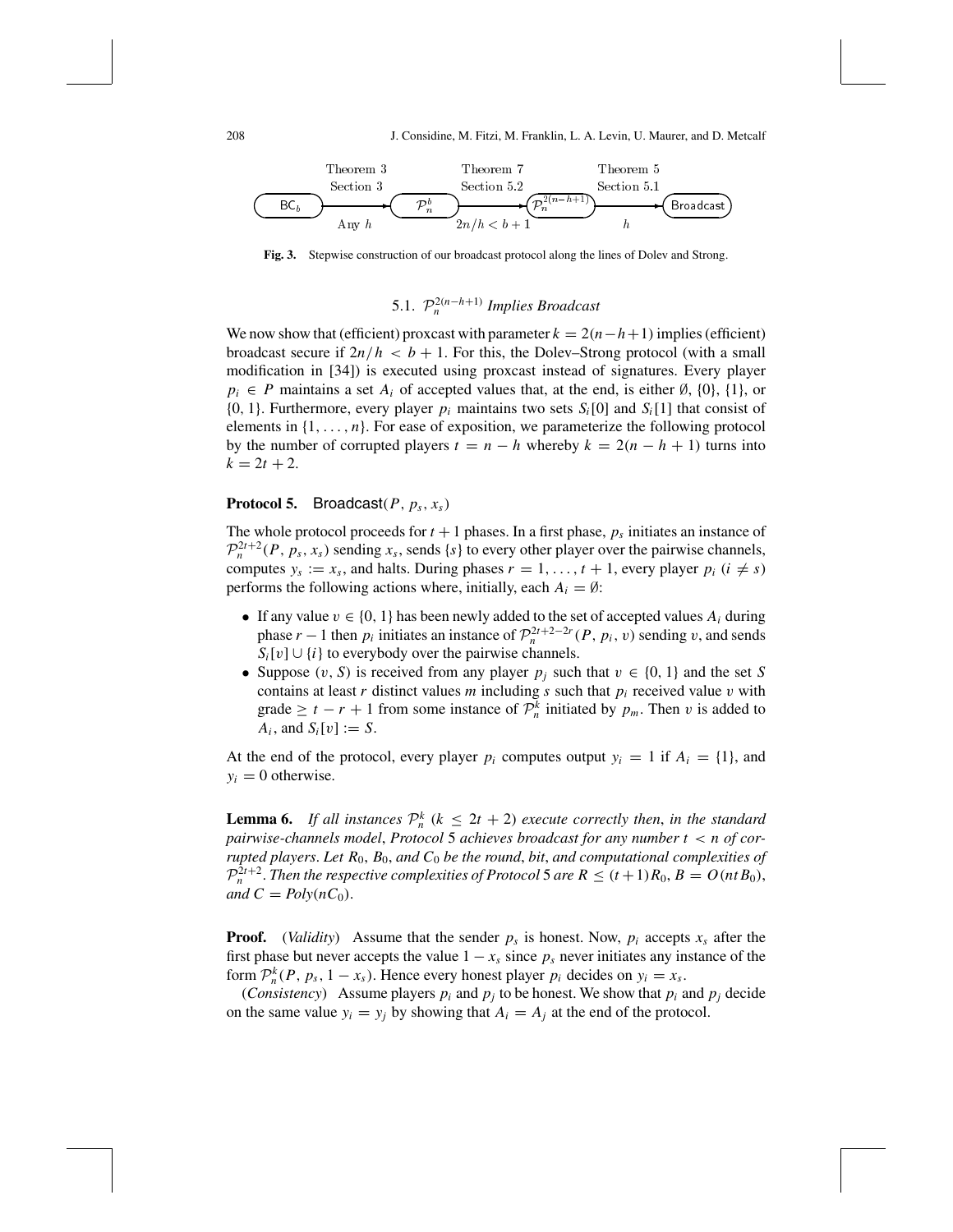Consider any value  $v \in A_i$ . If  $p_i$  adds v to  $A_i$  for the first time during phase  $r \in [1 \cdots t]$ , then there are *r* distinct values of *m* (including *s*) in  $S_i[v]$  such that  $p_i$  received v with grade  $\geq t - r + 1$  from some instance of  $\mathcal{P}_n^k$  initiated by  $p_m$ . This implies that  $p_j$  received *v* with grade  $\geq t - r$  from the same *r* instances of  $\mathcal{P}_n^k$ . Note that  $p_i$  will initiate an instance of  $\mathcal{P}_n^{2t+2-2(r+1)}(P, p_i, v)$  in phase  $r+1$ , and  $p_j$  will receive this instance with maximum grade  $t - r - 1$ . Also note that  $p_i$  will receive  $(v, S_i[v] \cup \{i\})$  from  $p_i$  in phase  $r + 1$ . This will cause  $p_i$  to accept v in phase  $r + 1$ , if he has not already done so.

On the other hand, if  $p_i$  accepts v only during phase  $t + 1$  then some player sent him  $(v, S)$  with  $t + 1$  distinct values of *m* (including *s*) in *S* such that  $p_i$  received *v* with grade  $\geq t - r + 1$  from some instance of  $\mathcal{P}_n^k$  initiated by  $p_m$ . One of those  $t + 1$  distinct values of  $m$  corresponds to an honest player who was convinced to accept  $v$  in an earlier phase, and then sent convincing information to all parties. Thus every honest player accepts v by the end of the protocol.

(*Complexities*) The round complexity of Protocol 5 is  $R \le (t + 1)R_0$ , its bit complexity is  $B = O(ntB_0)$ , <sup>6</sup> and its computational complexity is evidently polynomial in *nC*0. 口

**Theorem 5.** *If*  $2n/h < b+1$  *then*  $\mathcal{P}_n^{2(n-h+1)}$  *allows for efficient broadcast.* 

**Proof.** The theorem follows from Lemma 6.

 $\Box$ 

5.2. Transformation from 
$$
\mathcal{P}_n^b
$$
 to  $\mathcal{P}_n^{2(n-h+1)}$ 

We now present an efficient transformation from  $\mathcal{P}_n^b$  to  $\mathcal{P}_n^{2(n-h+1)}$  for the case that  $2n/h < b+1$ . The transformation proceeds in a stepwise manner from  $\mathcal{P}_n^k$  to  $\mathcal{P}_n^{k+1}$ . The basic step involves one invocation of  $\mathcal{P}_n^k$  and *n* invocations of  $\mathcal{P}_n^b$ . Since the basic step involves  $\mathcal{P}_n^k$  only once, the final reduction will be efficient.

#### 5.2.1. *Transformation Idea*

In a first round, an instance of  $\mathcal{P}_n^k$  is executed with the same sender as designated for the broadcast. In a second round, every player (including the original sender, for simplicity) distributes his result using an instance of  $\mathcal{P}_n^b$ . It is convenient to interpret the initial (binary)  $\mathcal{P}_n^k$  with respect to the alternative definition where each player  $p_i$  receives a level  $\ell_i$  ∈ {0, ...,  $k-1$ } and the second (non-binary) instances  $\mathcal{P}_n^b$  with respect to the original definition where each player  $p_i$  receives a value  $y_i \in \{0, \ldots, k-1\}$  and a grade  $g_i \in \{0, \ldots, \lfloor (b-1)/2 \rfloor \}.$ 

Thus, in the final protocol, each player  $p_i$  receives an initial level  $\ell_i \in \{0, \ldots, k-1\}$ and *n* further messages (one per player  $p_j$ ) of the form  $(\ell_i^j, g_i^j)$  where  $g_i^j \in \{0, \ldots, j\}$  $\lfloor (b-1)/2 \rfloor$ }—expressing that player  $p_i$  claimed towards  $p_i$  to have received (as a result of  $\mathcal{P}_n^k$ ) level  $\ell_i^j$ , and that  $p_i$  received this claim " $\ell_j$ " from  $p_j$  with grade  $g_i^j$ . Based on this information, each player  $p_i$  finally decides on a new level  $L_i \in \{0, \ldots, k\}.$ 

<sup>&</sup>lt;sup>6</sup> We adopt the convention that not initiating  $\mathcal{P}_n^{2t+2-2r}$  for any value  $v \in \{0, 1\}$  is done by initiating  $\mathcal{P}_n^{2t+2-2r}$ with value  $v = \perp$ . Thus, every player initiates a *proxcast* during every phase.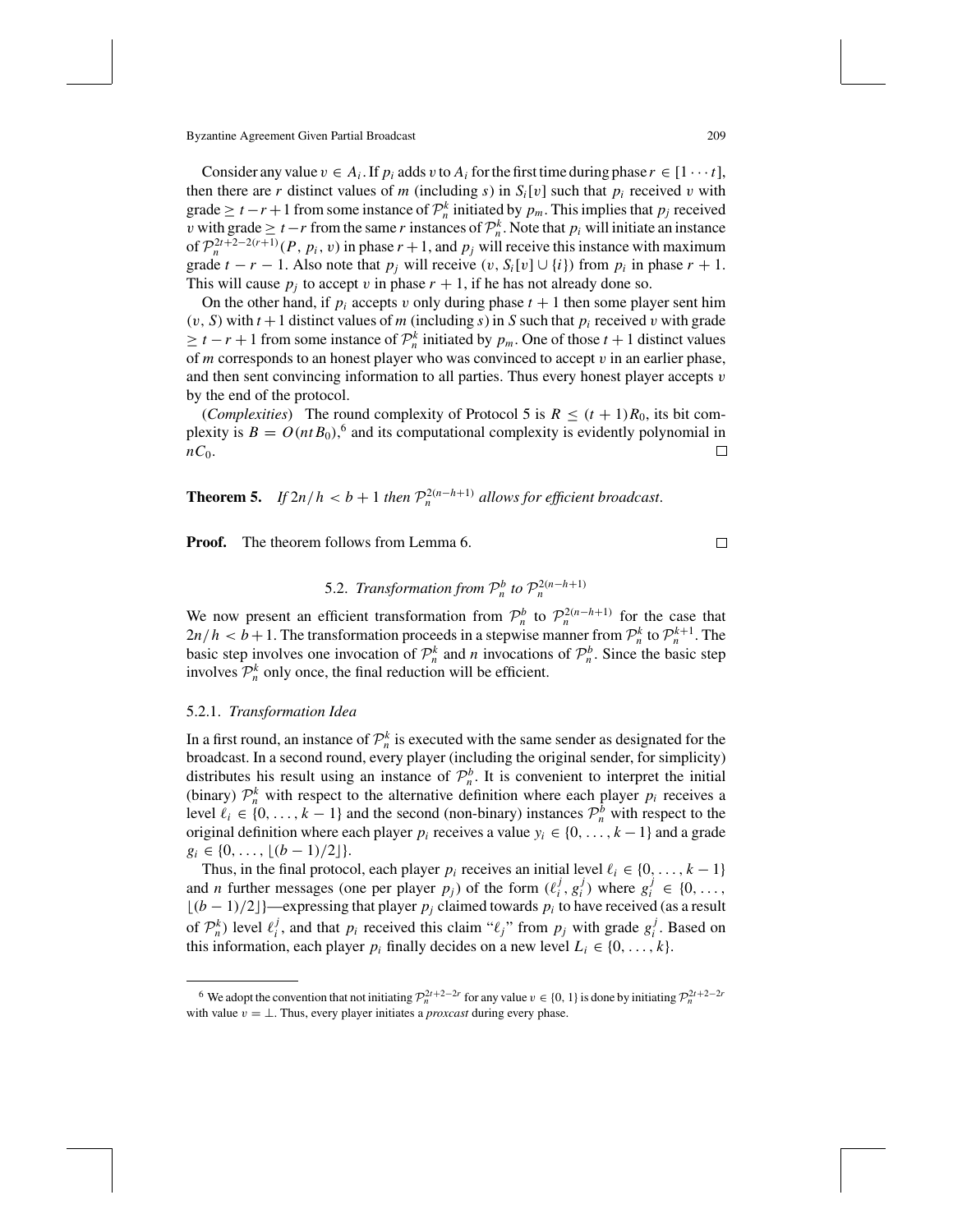For simplicity, we first describe the initial transformation from  $\mathcal{P}_n^b$  to  $\mathcal{P}_n^{b+1}$ , i.e.,  $k = b$ . The following transformation steps then proceed in a very similar way.

#### 5.2.2. *Decision Rule*

Consider the case  $k = b$  and let  $\Gamma = \lfloor (b-1)/2 \rfloor$  be the maximal possible grade in the second instances of proxcast. In order to guarantee validity, a player  $p_i$  with level  $\ell_i = b - 1$  ( $\ell_i = 0$ ) who received at least *h* values of the form ( $\ell_i$ ,  $\Gamma$ ) must decide on  $L_i = b$  ( $L_i = 0$ , respectively).

However, if the sender is corrupted and an honest player  $p_i$  still has this respective view then, in order to guarantee consistency, an honest player  $p_i$  with level  $\ell_i = b - 2$ must change his level to  $L_j \in \{b-1, b\}$ . This, in turn, implies that an honest player  $p_m$ with level  $\ell_m = b - 3$  must upgrade his level to  $L_m \in \{b - 2, b - 1\}$  whenever an honest player  $p_i$  with this respective view exists, etc.

We now describe how a player  $p_i$  computes his final level  $L_i$  based on his local view, i.e., level  $\ell_i$  and the *n* received pairs  $(\ell_i^j, g_i^j)$ . In order to do so, we define the distance between two pairs of the form  $(x, g)$  ( $g \in \{0, \ldots, \Gamma\}$ ). Informally, the distance between two pairs simply characterizes how far they are apart in the "scale" of proxcast. Reconsider Fig. 1.

**Definition 6.** The *distance* between two levels  $\ell_i$  and  $\ell_j$  is  $\mathcal{D}[\ell_i, \ell_j] = |\ell_i - \ell_j|$ . Accordingly, the *distance* of two pairs  $(x_i, g_i)$  and  $(x_i, g_j)$  is

$$
\mathcal{D}[(x_i, g_i), (x_j, g_j)] = \begin{cases} |g_i - g_j|, & \text{if } x_i = x_j, \\ g_i + g_j, & \text{if } x_i \neq x_j \land b \text{ odd,} \\ g_i + g_j + 1, & \text{if } x_i \neq x_j \land b \text{ even.} \end{cases}
$$

In these new terms, validity demands the following rule:

$$
\ell_i = b - 1
$$
  

$$
\wedge \exists S_{b-1} \subset P: |S_{b-1}| \ge h \ \wedge \ \forall j \in S_{b-1}: \ \mathcal{D}[(b-1, \Gamma), (\ell_i^j, g_i^j)] = 0
$$
  $\longrightarrow L_i := b.$ 

Given any honest player  $p_i$  following the above rule, an honest player  $p_k$  with level  $\ell_k = b - 2$  (which is possible in case the sender is corrupted) must also upgrade his level to  $L_k = b - 1$  (or  $L_k = b$ ) in order to guarantee consistency.

Thus, assume that an honest player  $p_i$  follows the above rule. By the consistency property of proxcast (second round), the *h* pairs  $(\ell_i^j, g_i^j) = (b - 1, \Gamma)$  must also be received by player  $p_k$ —as pairs of the form  $(b - 1, \Gamma)$  or  $(b - 1, \Gamma - 1)$ , i.e.,  $p_k$  sees *h* pairs  $(\ell_k^j, g_k^j)$  such that  $\mathcal{D}[(b-1, \Gamma), (\ell_k^j, g_k^j)] \leq 1$ . Furthermore, by consistency of proxcast (first round), every honest player must have sent level *b* − 1 or *b* − 2 during the second round of proxcast. Thus, by validity of proxcast (second round), player  $p_k$ must also have received *h* pairs of the form  $(b - 1, \Gamma)$  or  $(b - 2, \Gamma)$ . Thus, consistency of  $\mathcal{P}_n^{b+1}$  demands the following rule:

$$
\ell_i = b - 2
$$
  

$$
\wedge \exists S_{b-2} \subset P : |S_{b-2}| \ge h \wedge \forall j \in S_{b-2} : \mathcal{D}[(b-1, \Gamma), (\ell_i^j, g_i^j)] \le 1
$$
  

$$
\wedge \exists S_{b-1} \subset P : |S_{b-1}| \ge h \wedge \forall j \in S_{b-1} : \ell_i^j \in \{b-1, b-2\}
$$
  

$$
\wedge \mathcal{D}[(\ell_i^j, \Gamma), (\ell_i^j, g_i^j)] = 0
$$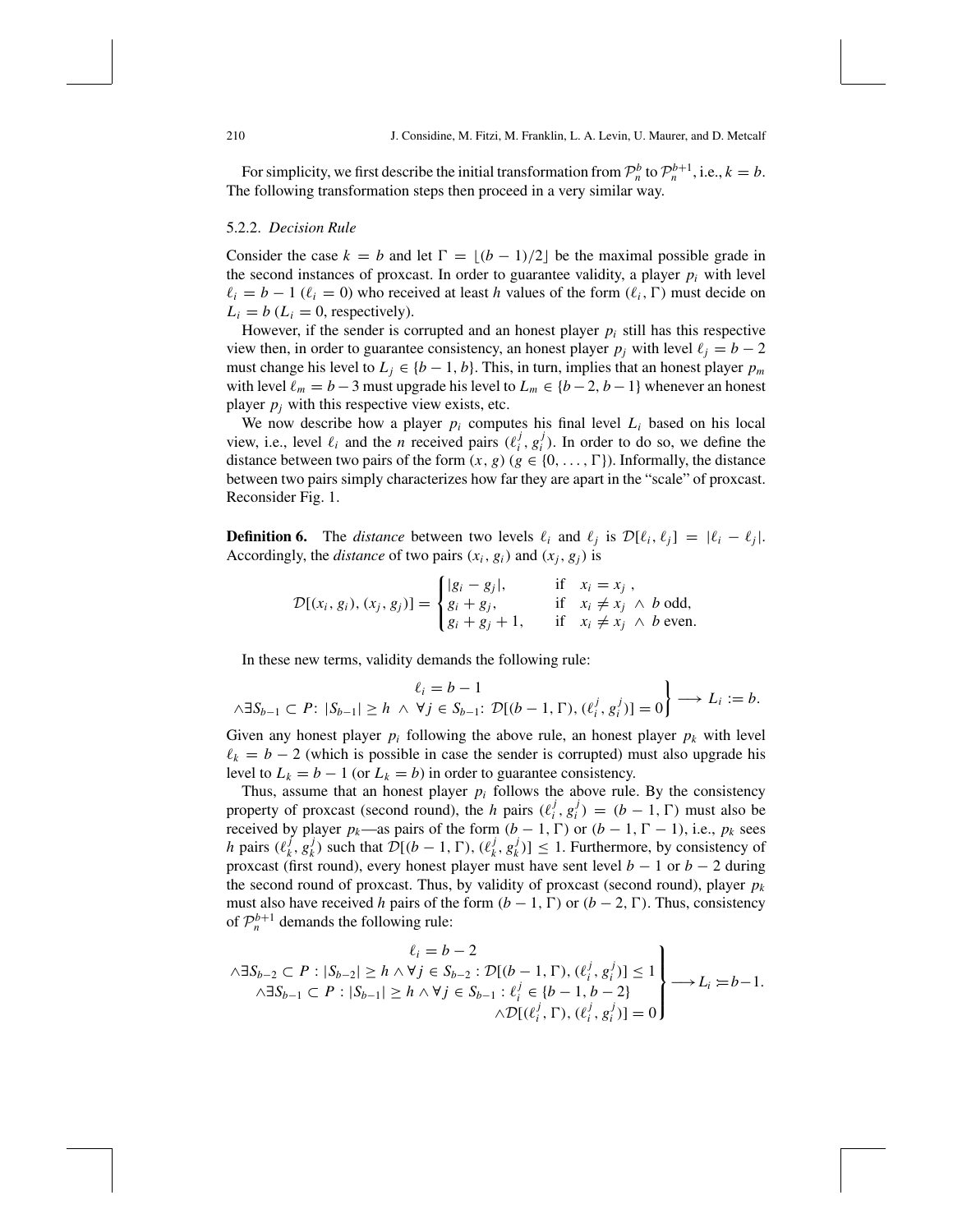The rule now progresses further to

$$
\ell_{i} = b - 3
$$
  
\n
$$
\wedge \exists S_{b-3} \subset P : |S_{b-3}| \ge h \wedge \forall j \in S_{b-3} : \mathcal{D}[(b-1, \Gamma), (\ell_{i}^{j}, g_{i}^{j})] \le 2
$$
  
\n
$$
\wedge \exists S_{b-2} \subset P : |S_{b-2}| \ge h \wedge \forall j \in S_{b-2} : \ell_{i}^{j} \in \{b-1, b-2\}
$$
  
\n
$$
\wedge \mathcal{D}[(\ell_{i}^{j}, \Gamma), (\ell_{i}^{j}, g_{i}^{j})] \le 1
$$
  
\n
$$
\wedge \exists S_{b-1} \subset P : |S_{b-1}| \ge h \wedge \forall j \in S_{b-1} : \ell_{i}^{j} \in \{b-2, b-3\}
$$
  
\n
$$
\wedge \mathcal{D}[(\ell_{i}^{j}, \Gamma), (\ell_{i}^{j}, g_{i}^{j})] = 0
$$

In order to guarantee consistency, this rule must now progress all the way to level  $\ell_i = 1$ . Note that a player  $p_i$  with level  $\ell_i < b - 1$  simply inherits the upgrade rule for  $\ell_i + 1$ (weakened by a distance of 1) plus he gets one additional rule. Finally, we apply the following rule for  $\ell_i = 0$ :

$$
\ell_i = 0 \ \land \ | \{ j \mid (\ell_i^j, g_i^j) = (0, \Gamma) \} | < h \longrightarrow L_i := 1,
$$

i.e., a player  $p_i$  with level  $\ell_i = 0$  upgrades whenever there is not enough "support" for 0. In all other cases, a player  $p_i$  keeps his level,  $L_i := \ell_i$ .

This approach obviously guarantees validity and consistency as long as no honest player  $p_i$  holds  $\ell_i = 0$ . In order to prove consistency for  $\ell_i = 0$ , we finally show that any honest player  $p_j$  upgrading from  $\ell_j = 1$  to  $L_j = 2$  implies that  $|\{j \mid (\ell_i^j, g_i^j) =$  $(0, \Gamma)$ }| < *h*, and, thus, that *p<sub>i</sub>* computes *L<sub>i</sub>* := 1. We end up with the following rule:

#### **Upgrade Rule**

if  $\ell_i > 0$  ∧ ∃  $S_{\ell_i}, S_{\ell_{i+1}}, \ldots, S_{b-1} \subset P$ :

 $\forall S_{\ell}$  :  $|S_{\ell}|$  ≥ *h*  $\land \forall k, m$  :  $(S_k \cap S_m \neq \emptyset \Rightarrow |m - k| \leq 1)$  $\land \forall S_{\ell} \forall j \in S_{\ell} : \ell_i^j \in {\ell, \ell + 1} \land \mathcal{D}[(\ell_i^j, \Gamma), (\ell_i^j, g_i^j)] \leq \ell - \ell_i$ 

or  $\ell_i = 0 \wedge |\{j \mid \ell_i^j = 0 \wedge g_i^j = \Gamma\}| < h$ then  $L_i := \ell_i + 1$  else  $L_i := \ell_i$ .

Note that two consecutive sets  $S_k$  and  $S_{k+1}$  are not necessarily disjoint whereas, in favor of our final analysis, we demand that two non-consecutive sets  $S_k$  and  $S_m$  $(m \notin \{k, k \pm 1\})$  are disjoint. Such sets  $S_k$  can be efficiently constructed in a way that guarantees the precondition of the upgrade rule exactly if it can be satisfied: this is achieved by assigning the sets  $S_k$  by increasing index  $k$ . This guarantees that "close" pairs are not wasted for too "distant" sets  $S_k$  that tolerate more relaxed conditions.

The upgrade rule is also depicted in Fig. 4 for the case where  $\ell_i = 1$  and where  $p_i$  must upgrade to  $L_i = 2$  (the sets  $T_0$  and  $T_1$  will be required later for a counting argument). Each possible output value  $l \in \{0, ..., b-1\}$  of the initial instance of  $\mathcal{P}_n^b$  is represented by a row. The columns represent distances from the pairs  $(0, \Gamma), \ldots, (b-1, \Gamma)$ . Thus the matrix position  $(x, y)$  stands for pairs  $(u, v)$  received during a secondary instance of  $\mathcal{P}_n^b$  that satisfy  $\mathcal{D}[(x, \Gamma), (u, v)] = y$ . With respect to this example, the upgrade rule now demands that there are sets  $S_1, \ldots, S_{b-1}$  that each contain at least *h* pairs matching the respective distance constraints.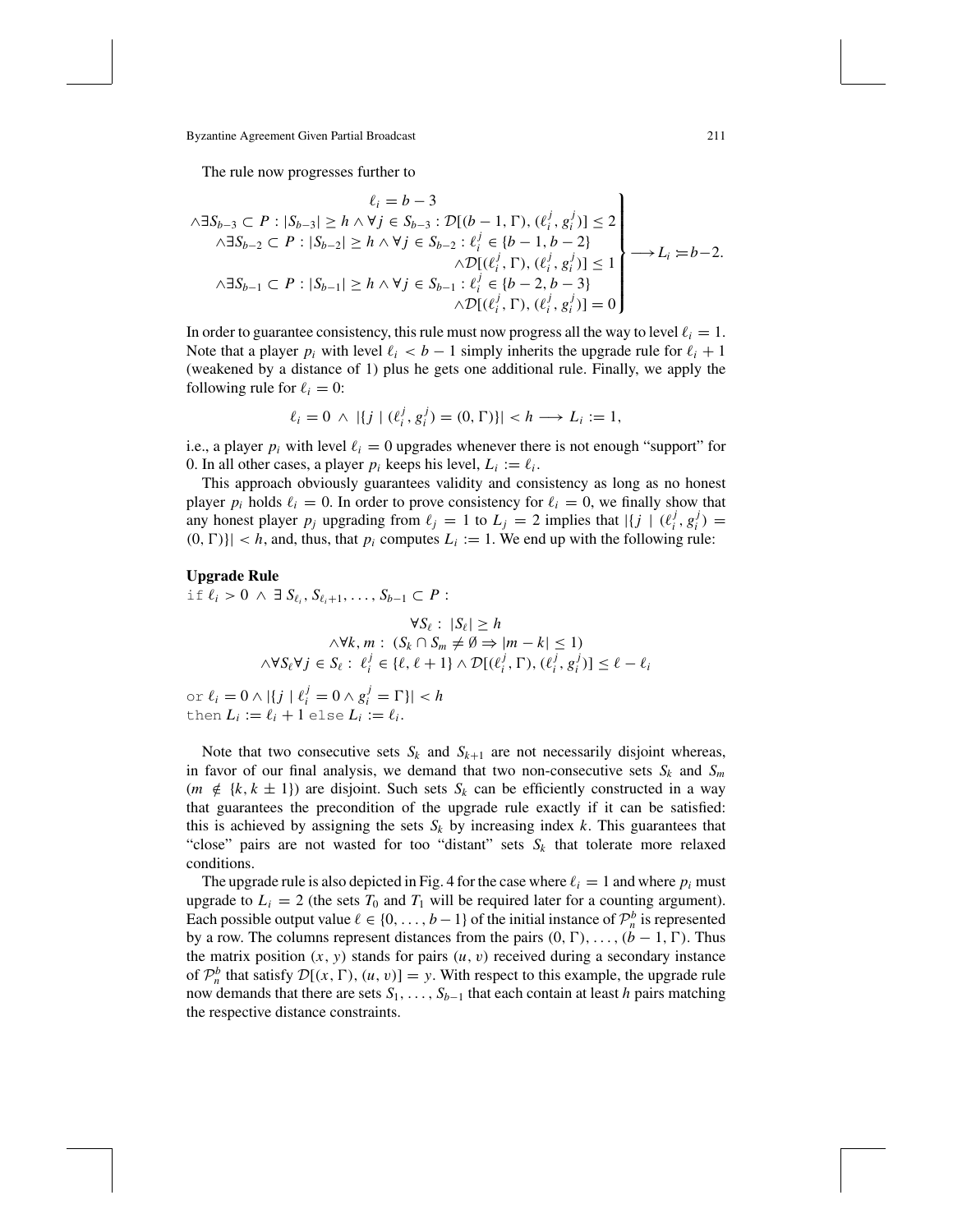#### 212 J. Considine, M. Fitzi, M. Franklin, L. A. Levin, U. Maurer, and D. Metcalf



**Fig. 4.** Upgrade rule and consistency argument for the non-trivial case.

**Lemma 7.** *Based on (efficient)*  $\mathcal{P}_n^b$ , the described protocol achieves (efficient)  $\mathcal{P}_n^{b+1}$ .

**Proof.** (*Validity'*) Validity is trivially satisfied since  $p_i$  receives  $\ell_i = x_s \cdot (b-1)$  from sender  $p_s$  and at least *h* pairs of the form  $(\ell_i, \Gamma)$ .

(*Consistency* ) The way the upgrade rule is designed, consistency is trivially satisfied as long as there is no honest player  $p_j$  with level  $\ell_j = 0$ . Thus, assume that such a player  $p_i$  exists and that there is at least one player  $p_i$  with  $\ell_i \neq 0$  and thus, by consistency of the first proxcast,  $\ell_i = 1$ . We have to show that whenever  $p_i$  upgrades ( $L_i = \ell_i + 1 = 2$ ),  $p_i$  also upgrades. In particular, we show that it cannot happen that  $p_i$  upgrades while  $p_j$ stays with his level  $L_i = 0$ . For this, we distinguish whether or not *b* is even. Player  $p_i$ upgrading to  $L<sub>i</sub> = 2$  implies the view depicted in Fig. 4.

Since all honest players  $p_j$  hold a level  $\ell_j \in \{0, 1\}$ , player  $p_i$  must hold a set  $T_0$  of pairs  $(0, \Gamma)$  or  $(1, \Gamma)$  with  $|T_0| \geq h$  and, since  $p_i$  holds at least *h* pairs  $(0, \Gamma)$ ,  $p_i$  also holds a set  $T_1$  of pairs  $(\cdot, \cdot)$  such that  $\mathcal{D}[(0, \Gamma), (\cdot, \cdot)] \le 1$  (see Fig. 4). We distinguish whether or not *b* is even.

ODD *b*. Since  $S_k \cap S_{k+2} = \emptyset$  there are  $(b-1)/2$  distinct sets  $S_1, S_3, \ldots, S_{b-2}$  of cardinalities at least *h*. All pairs  $(\cdot, \cdot) \in S_1 \cup ... \cup S_{b-2}$ , for some  $\ell \neq 0$ , satisfy  $\mathcal{D}[(\ell, \Gamma), (\cdot, \cdot)] \leq b - 3$ , whereas the pairs  $(\cdot, \cdot) \in T_1$  satisfy  $\mathcal{D}[(0, \Gamma), (\cdot, \cdot)] \leq 1$ . Thus, the sets  $S_1, S_3, \ldots, S_{b-2}$  and  $T_1$  are all pairwise distinct, and  $p_i$  must have received at least  $((b + 1)/2)h > n$  different pairs in contradiction to the fact that there are at most *n* players.

EVEN *b*. Since  $S_k \cap S_{k+2} = \emptyset$  the sets  $S_1, S_3, \ldots, S_{b-1}$  are pairwise distinct. All pairs  $(·, ·) ∈ S_1 ∪ ... ∪ S_{b-1}$ , for some  $\ell \neq 0$ , satisfy  $\mathcal{D}[(\ell, \Gamma), (·, ·)] ≤ b - 2$ . Thus the sets  $T_0 \setminus S_1, S_1, \ldots, S_{b-1}$  are pairwise distinct, and  $p_i$  must have received at least  $(b/2)h + |T_0 \setminus S_1|$  different pairs.

Furthermore, the sets  $S_2, \ldots, S_{b-2}$  are also pairwise distinct. All pairs  $(\cdot, \cdot) \in S_2 \cup \ldots \cup$ *S*<sub>*b*−2</sub>, for some  $\ell \neq 0$ , satisfy  $\mathcal{D}[(\ell, \Gamma), (\cdot, \cdot)] \leq b - 3$ , whereas the pairs  $(\cdot, \cdot) \in T_0 \cup T_1$ satisfy  $\mathcal{D}[(0, \Gamma), (\cdot, \cdot)] \leq 1$ . Thus the sets  $T_1 \setminus T_0, T_0, S_2, \ldots, S_{b-2}$  are pairwise distinct, and  $p_i$  must have received at least  $(b/2)h + |T_1 \setminus T_0|$  different pairs.

Hence, since  $(T_0 \setminus S_1) \subseteq T_1$ ,  $p_i$  received at least  $(b/2)h + \max(|T_0 \setminus S_1|, |T_1 \setminus T_0|) \ge$  $((b+1)/2)h > n$  pairs overall, contradicting the number *n* of involved players.  $\Box$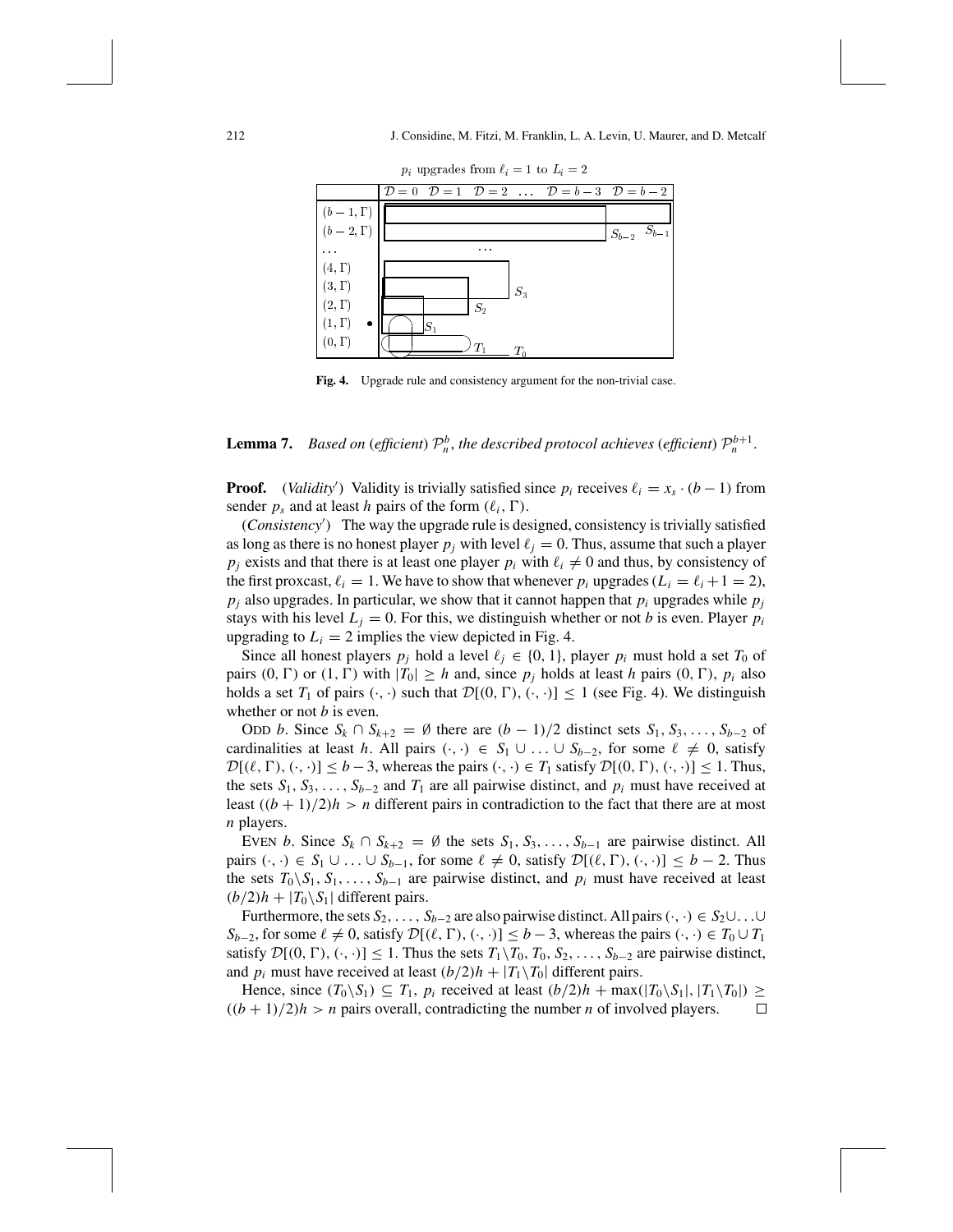# 5.2.3. *General Step from*  $\mathcal{P}_n^k$  *to*  $\mathcal{P}_n^{k+1}$

It can be easily seen that the described transformation from  $\mathcal{P}_n^b$  to  $\mathcal{P}_n^{b+1}$  directly generalizes to the general step from  $\mathcal{P}_n^k$  to  $\mathcal{P}_n^{k+1}$  ( $k > b$ ). The counting argument basically stays the same whereas more sets  $S_m$  get involved which makes the counting even easier.

**Theorem 6.** *For any*  $k \geq b$ ,  $\mathcal{P}_n^{k+1}$  *can be efficiently achieved from one instance of*  $\mathcal{P}_n^k$ and *n* instances of  $\mathcal{P}_n^b$ .

**Proof.** The theorem follows from the above text.

 $\Box$ 

5.2.4. *Complete Transformation from*  $\mathcal{P}_n^b$  *to*  $\mathcal{P}_n^{2(n-h+1)}$ 

**Theorem 7.** *If*  $2n/h < b+1$  *then*  $\mathcal{P}_n^{2(n-h+1)}$  *can be achieved from*  $\mathcal{P}_n^b$ *. Let*  $R_0$ *, B*<sub>0</sub>*, and*  $C_0$  *be the round, bit, and computational complexities of*  $\mathcal{P}_n^b$ *. Then the resulting protocol for*  $\mathcal{P}_n^{2(n-h+1)}$  *has respective complexities*  $R = (2(n-h) - b + 3) \cdot R_0$ ,  $B =$  $O(n^2 \log n \cdot B_0)$ , and  $C = Poly(n \cdot C_0)$ .

**Proof.** The reduction presented in the previous two sections implies the theorem.  $\mathcal{P}_n^k$  results from one invocation of binary  $\mathcal{P}_n^{k-1}$  and *n* invocations of  $\mathcal{P}_n^b$  with domain  ${0, \ldots, k-2}$ . Thus the given complexities follow.

#### 5.3. *The Final Broadcast Protocol*

By Theorems 3 and 7 and Lemma 6, we get the following complexities for the final broadcast protocol: round complexity  $R = (n - h + 1)(2(n - h) - b + 3)(b - 1)$ , bit complexity  $B = O(n^4 \log n(n^3 + {n \choose b}))$ , and computational complexity  $C = Poly({n \choose b})$ . We conclude

**Theorem 1.** In Model  $M_b$ , global broadcast among  $n > b$  players is achievable if *and only if*  $2n/h < b + 1$ . *If*  $b = O(1)$  *or*  $n - b = O(1)$  *then broadcast is achievable with computation and communication complexities polynomial in n*. *In all other cases*, *our protocols are still polynomial in the size*  $\binom{n}{b}$  *of the network.* 

**Proof.** The theorem now follows from Theorems 3, 7, 5, and 2.

 $\Box$ 

#### **6. Remarks**

#### 6.1. *Pairwise Channels*

Initially, Model  $\mathcal{M}_b$  was defined as an extension of Model  $\mathcal{M}_2$  (Definition 1), i.e., in addition to partial-broadcast channels, we required pairwise channels. However, since our protocols do not involve any secrecy, every invocation of a pairwise channel can be simulated by the invocation of a partial-broadcast channel. Thus the assumption of pairwise communication channels is not required.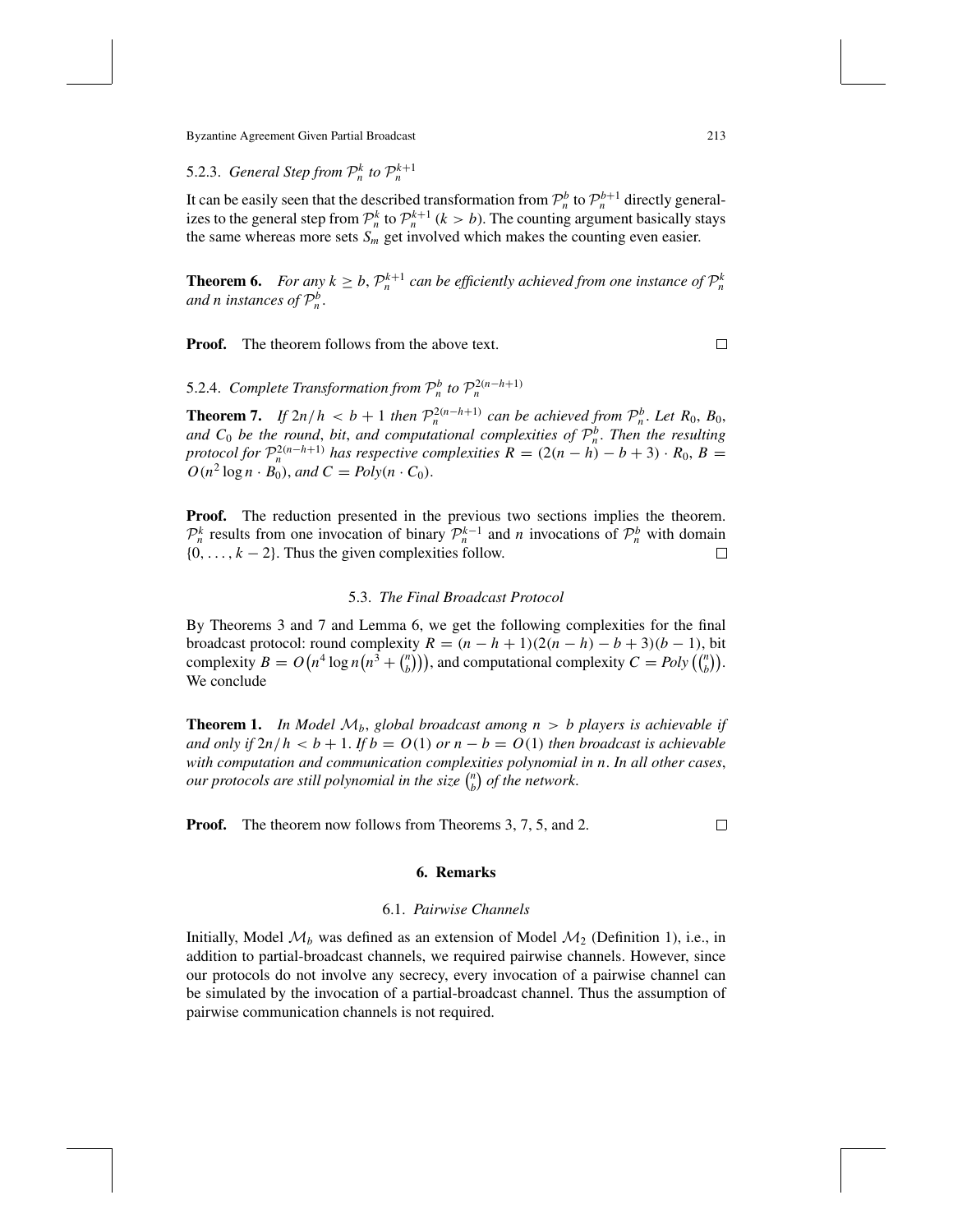#### 214 J. Considine, M. Fitzi, M. Franklin, L. A. Levin, U. Maurer, and D. Metcalf

#### 6.2. *Erroneous Partial Broadcast*

In the previous analyses of our protocols, we assumed the BC*b*-channels to be perfectly reliable, i.e., to involve no error probability. The results naturally generalize to the case when the underlying  $BC_b$ -channels involve some error probability. In order to achieve an overall failure probability negligible in a security parameter *k*, a security parameter  $\kappa = k + O(\log {n \choose b})$  for the BC<sub>*b*</sub>-channels is sufficient—which is  $\kappa = k + O(\log n)$  for the special case of  $b = O(1)$  or  $n - b = O(1)$ .

#### 6.3. *Consensus*

The given results immediately extend to the consensus variant of Byzantine agreement.

**Theorem 8.** In Model  $M_b$ , global consensus among  $n > b$  players is achievable if *and only if*  $2n/h < min(b + 1, 4)$ ; *with computation and communication complexities polynomial in n*.

**Proof.** Note that consensus implies broadcast for  $n/h < 2$  and that consensus is impossible when  $n/h \geq 2$ . Thus impossibility beyond the stated bound follows.

Consensus for  $n/h < 2$  can be efficiently simulated by broadcast among the same players. In the case of  $b = 2$ , the resulting protocol is directly polynomial in *n*. In order to be polynomial in *n* for the case of  $b > 2$ , we have to make sure that only polynomially many  $BC_b$ -channels are involved. However, since  $BC_3$ -channels are sufficient to achieve  $n/h < 2$ , we can simply use the construction for  $b' = 3$  thereby simulating each BC<sub>3</sub>channel by a  $BC_b$ -channel involving the same three players.  $\Box$ 

#### 6.4. *Multi-Party Computation*

*Previous work*. Byzantine agreement is a special case of the more general problem of *multi-party computation* (*MPC*), initially defined by Yao [42], where the players want to evaluate distributedly some agreed function(s) on their inputs in a way preserving privacy of their inputs and correctness of the computed result.

Goldreich et al. [29] gave the first complete solution to the problem for Model  $\mathcal{M}_2$ : an efficient protocol that is computationally secure for  $n/h < 2$ —which is optimal (with respect to computational security).

Ben-Or et al. [4] and Chaum et al. [7] gave the first optimal solutions with respect to unconditional security for Model  $M<sub>2</sub>$ : efficient protocols unconditionally secure for  $2n/h < 3$ . Also this bound is tight.

For Model  $\mathcal{M}_n$  (i.e., when additionally given broadcast channels), Beaver [2] and Rabin and Ben-Or [37] proposed efficient protocols that are unconditionally secure if  $n/h < 2$ . Also this bound is tight. A more efficient protocol for this model was given by Cramer et al. [11].

When additionally assuming oblivious transfer [36] besides broadcast, non-robust multi-party computation is achievable even in presence of any number of corrupted players  $[29]$ ,  $[3]$ ,  $[30]$ .<sup>7</sup> Furthermore, when only demanding robustness in the case that

<sup>7</sup> Whereas the protocol in [29] may be completely unfair, the protocols in [3] and [30] guarantee that the adversary has practically no advantage over the honest players in obtaining information about the computation result.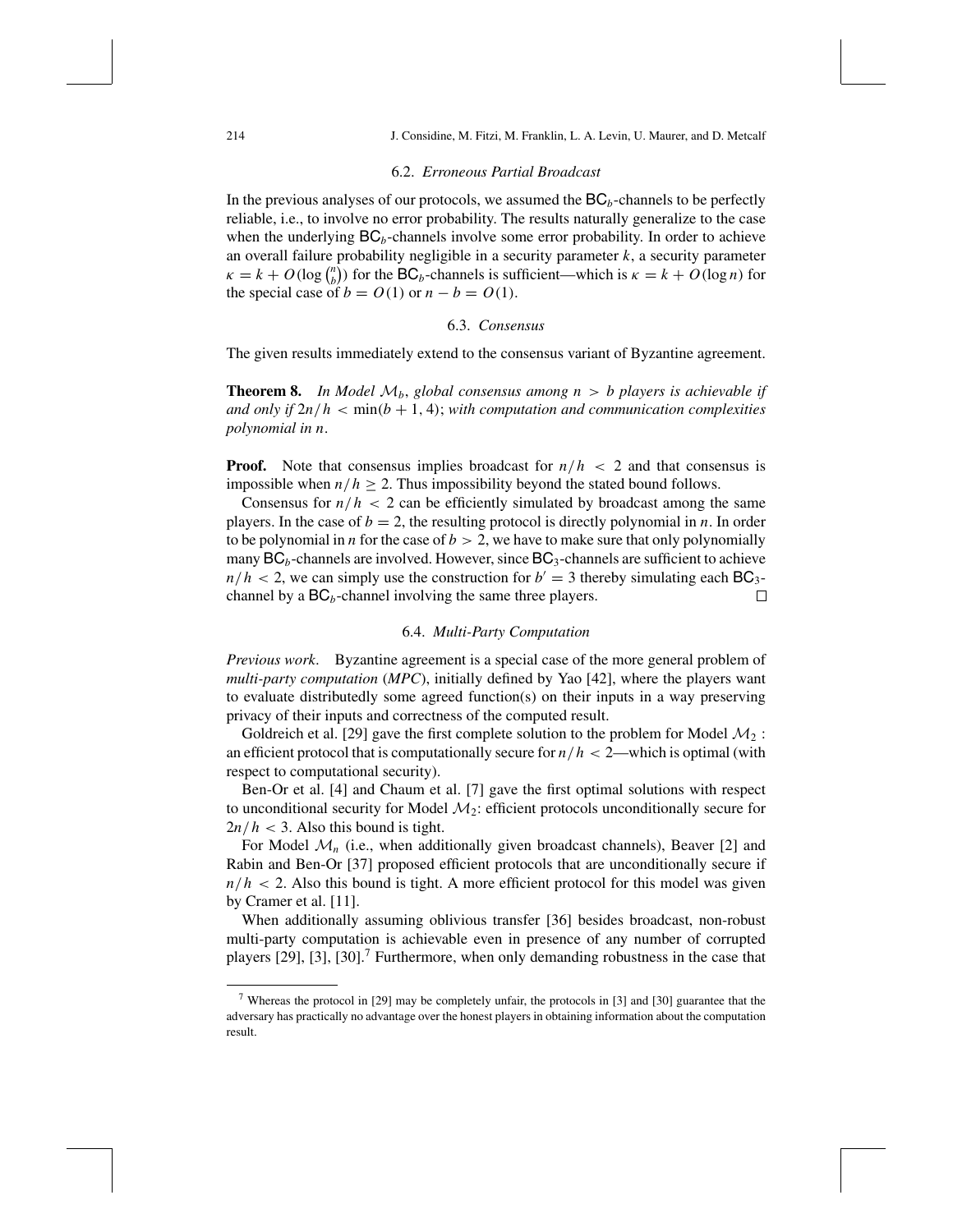no players are corrupted,  $h = n$ , then the same results as in [2], [37], [29], [3], and [30] can also be achieved without broadcast channels [21]–[23].

*Implications*. The results derived in this paper now imply that, instead of Model  $\mathcal{M}_n$ , Model  $M_3$  is sufficient in order to achieve the result in [2] and [37]. That is, broadcast among three players is sufficient for MPC unconditionally secure for  $n/h < 2$ . Furthermore, assuming oblivious transfer in Model  $M_b$  (instead of Model  $M_n$  as in [29], [3], and [30]) still allows for unconditionally secure MPC for  $2n/h < b + 1$ .

#### **7. Conclusion**

It was shown that broadcast among every subset of *b* players allows for global broadcast if and only if  $2n/h < b + 1$  players are corrupted. Achievability was demonstrated by protocols whose communication and computation complexities are polynomial in the size  $\binom{n}{b}$  of the network and, in particular, polynomial in *n* whenever  $b = O(1)$  or  $n - b = O(1)$ .

#### **Acknowledgments**

We thank Ran Canetti and the anonymous referees for their helpful comments on this paper.

#### **References**

- [1] A. Bar-Noy, D. Dolev, C. Dwork, and H. R. Strong. Shifting gears: changing algorithms on the fly to expedite Byzantine agreement. *Information and Computation*, 97(2):205–233, Apr. 1992.
- [2] D. Beaver. Multiparty protocols tolerating half faulty processors. In *Advances in Cryptology*: *CRYPTO '*89, pp. 560–572. Volume 435 of Lecture Notes in Computer Science. Springer-Verlag, Berlin, 1989.
- [3] D. Beaver and S. Goldwasser. Multiparty computation with faulty majority. In *Proceedings of the* 30*th Annual IEEE Symposium on Foundations of Computer Science* (*FOCS '*89), pp. 468–473, 1989.
- [4] M. Ben-Or, S. Goldwasser, and A. Wigderson. Completeness theorems for non-cryptographic faulttolerant distributed computation. In *Proceedings of the* 20*th Annual ACM Symposium on Theory of Computing* (*STOC '*88), pp. 1–10. ACM Press, New York,1988.
- [5] P. Berman, J. A. Garay, and K. J. Perry. Towards optimal distributed consensus (extended abstract). In *Proceedings of the* 30*th Annual IEEE Symposium on Foundations of Computer Science* (*FOCS '*89), pp. 410–415, 1989.
- [6] R. Canetti. Security and composition of multiparty cryptographic protocols. *Journal of Cryptology*, 13(1):143–202, 2000.
- [7] D. Chaum, C. Crépeau, and I. Damgård. Multiparty unconditionally secure protocols (extended abstract). In *Proceedings of the* 20*th Annual ACM Symposium on Theory of Computing* (*STOC '*88), pp. 11–19. ACM Press, New York, 1988.
- [8] B. A. Coan and J. L. Welch. Modular construction of a Byzantine agreement protocol with optimal message bit complexity. *Information and Computation*, 97(1):61–85, Mar. 1992.
- [9] J. Considine, L. A. Levin, and D. Metcalf. Byzantine agreement with bounded broadcast. http://arxiv.org/abs/cs.DC/0012024, version 1, 2000.
- [10] Ibid., versions 3 and 4, 2003.
- [11] R. Cramer, I. Damgård, S. Dziembowski, M. Hirt, and T. Rabin. Efficient multiparty computations secure against an adaptive adversary. In *Advances in Cryptology*: *EUROCRYPT '*99, pp. 311–326. Volume 1592 of Lecture Notes in Computer Science. Springer-Verlag, Berlin, 1999.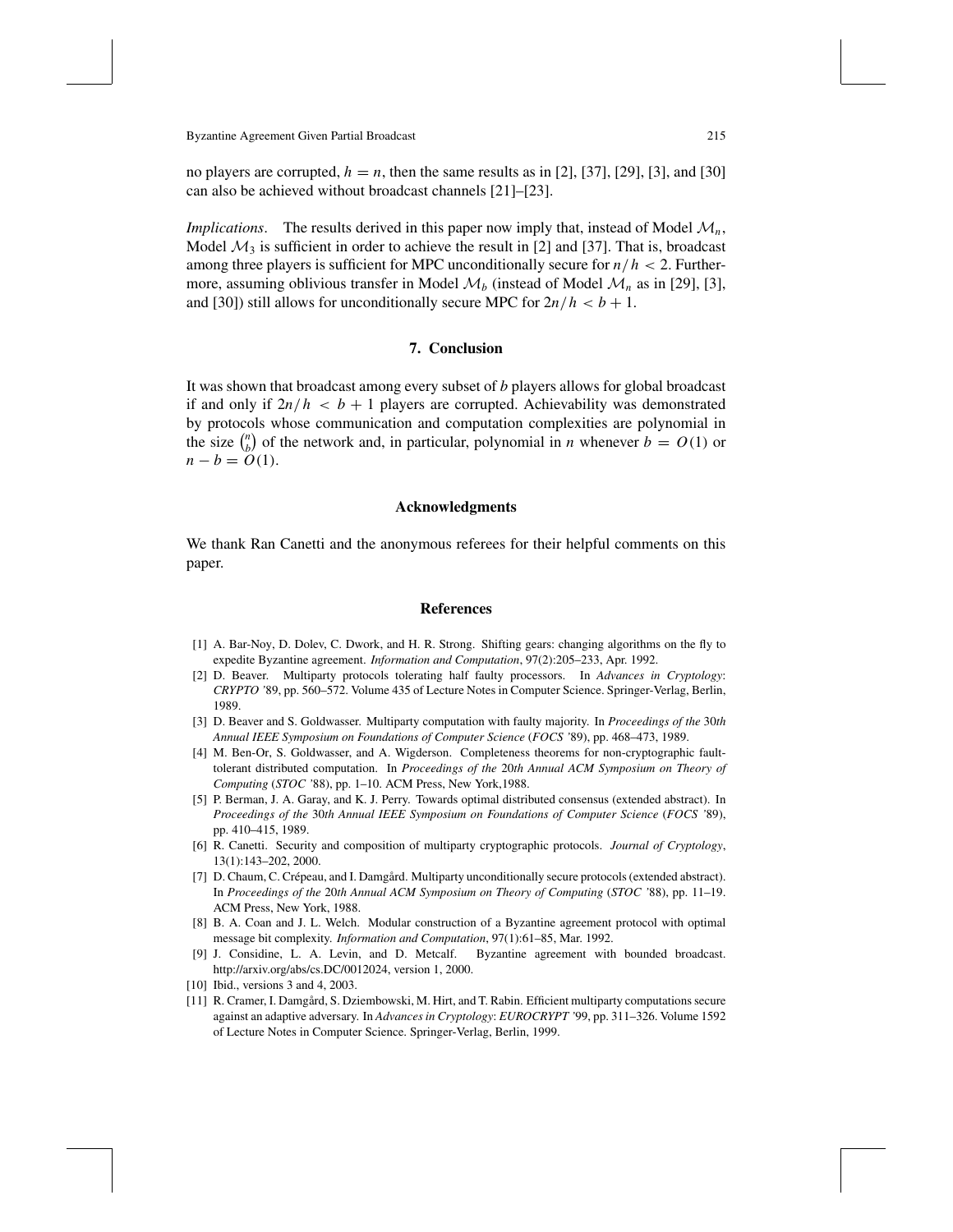#### 216 J. Considine, M. Fitzi, M. Franklin, L. A. Levin, U. Maurer, and D. Metcalf

- [12] D. Dolev. The Byzantine generals strike again. *Journal of Algorithms*, 3(1):14–30, 1982.
- [13] D. Dolev, C. Dwork, O. Waarts, and M. Yung. Perfectly secure message transmission. *Journal of the ACM*, 40(1):17–47, Jan. 1993.
- [14] D. Dolev, M. J. Fischer, R. Fowler, N. A. Lynch, and H. R. Strong. An efficient algorithm for Byzantine agreement without authentication. *Information and Control*, 52(3):257–274, Mar. 1982.
- [15] D. Dolev and H. R. Strong. Polynomial algorithms for multiple processor agreement. In *Proceedings of the* 14*th Annual ACM Symposium on Theory of Computing* (*STOC '*82), pp. 401–407. ACM Press, New York, 1982.
- [16] D. Dolev and H. R. Strong. Authenticated algorithms for Byzantine agreement. *SIAM Journal on Computing*, 12(4):656–666, 1983.
- [17] P. Feldman and S. Micali. An optimal probabilistic protocol for synchronous Byzantine agreement. *SIAM Journal on Computing*, 26(4):873–933, Aug. 1997.
- [18] M. J. Fischer, N. A. Lynch, and M. Merritt. Easy impossibility proofs for distributed consensus problems. *Distributed Computing*, 1:26–39, 1986.
- [19] M. Fitzi. Generalized Communication and Security Models in Byzantine Agreement. Ph.D. thesis, ETH Zurich, 2002.
- [20] M. Fitzi and M. Franklin. Byzantine agreement in the partial-broadcast model. Manuscript, 2003.
- [21] M. Fitzi, N. Gisin, and U. Maurer. Quantum solution to the Byzantine agreement problem. *Physical Review Letters*, 87(21):7901-1–7901-4, Nov. 2001.
- [22] M. Fitzi, N. Gisin, U. Maurer, and O. von Rotz. Unconditional Byzantine agreement and multi-party computation secure against dishonest minorities from scratch. In *Advances in Cryptology*: *EUROCRYPT '*02, pp. 482–501. Volume 2332 of Lecture Notes in Computer Science. Springer-Verlag, Berlin, 2002.
- [23] M. Fitzi, D. Gottesman, M. Hirt, T. Holenstein, and A. Smith. Detectable Byzantine agreement secure against faulty majorities. In *Proceedings of the* 21*st ACM Symposium on Principles of Distributed Computing* (*PODC '*02), pp. 118–126, 2002.
- [24] M. Fitzi, M. Hirt, T. Holenstein, and J. Wullschleger. Two-threshold broadcast and detectable multi-party computation. In Eli Biham, editor, *Advances in Cryptology—EUROCRYPT '*03, pp. 51–67. Volume 2656 of Lecture Notes in Computer Science. Springer-Verlag, Berlin, May 2003.
- [25] M. Fitzi and U. Maurer. From partial consistency to global broadcast. In *Proceedings of the* 32*nd Annual ACM Symposium on Theory of Computing* (*STOC '*00), pp. 494–503. ACM Press, New York, 2000.
- [26] M. Franklin and R. N. Wright. Secure communication in minimal connectivity models. *Journal of Cryptology*, 13(1):9–30, Winter 2000.
- [27] M. Franklin and M. Yung. Secure hypergraphs: privacy from partial broadcast (extended abstract). In *Proceedings of the* 27*th Annual ACM Symposium on Theory of Computing* (*STOC '*95), pp. 36–44. ACM Press, New York, 1995. Also to appear in *SIAM Journal on Discrete Mathematics*.
- [28] J. A. Garay and Y. Moses. Fully polynomial Byzantine agreement for *n* > 3*t* processors in *t* + 1 rounds. *SIAM Journal on Computing*, 27(1):247–290, Feb. 1998.
- [29] O. Goldreich, S. Micali, and A. Wigderson. How to play any mental game. In *Proceedings of the* 19*th Annual ACM Symposium on Theory of Computing* (*STOC '*87), pp. 218–229. ACM Press, New York, 1987.
- [30] S. Goldwasser and L. Levin. Fair computation of general functions in presence of immoral majority. In *Advances in Cryptology*: *CRYPTO '*90, pp. 11–15. Volume 537 of Lecture Notes in Computer Science. Springer-Verlag, Berlin, 1990.
- [31] A. Karlin and A. C. Yao. Probabilistic lower bounds for Byzantine agreement and clock synchronization. Manuscript, 1984.
- [32] L. Lamport, R. Shostak, and M. Pease. The Byzantine generals problem. *ACM Transactions on Programming Languages and Systems*, 4(3):382–401, July 1982.
- [33] Y. Lindell, A. Lysyanskaya, and T. Rabin. On the composition of authenticated Byzantine agreement. In *Proceedings of the* 34*th Annual ACM Symposium on Theory of Computing* (*STOC '*02), pp. 514–523. ACM Press, New York, 2002.
- [34] B. Pfitzmann and M. Waidner. Unconditional Byzantine agreement for any number of faulty processors. In *Proceedings of Symposium on Theoretical Aspects of Computer Science* (*STACS '*92), pp. 339–350. Volume 577 of Lecture Notes in Computer Science. Springer-Verlag, Berlin, 1992.
- [35] B. Pfitzmann and M. Waidner. Information-theoretic pseudosignatures and Byzantine agreement for *t* >= *n*/3. Technical Report RZ 2882 (#90830), IBM Research, 1996.